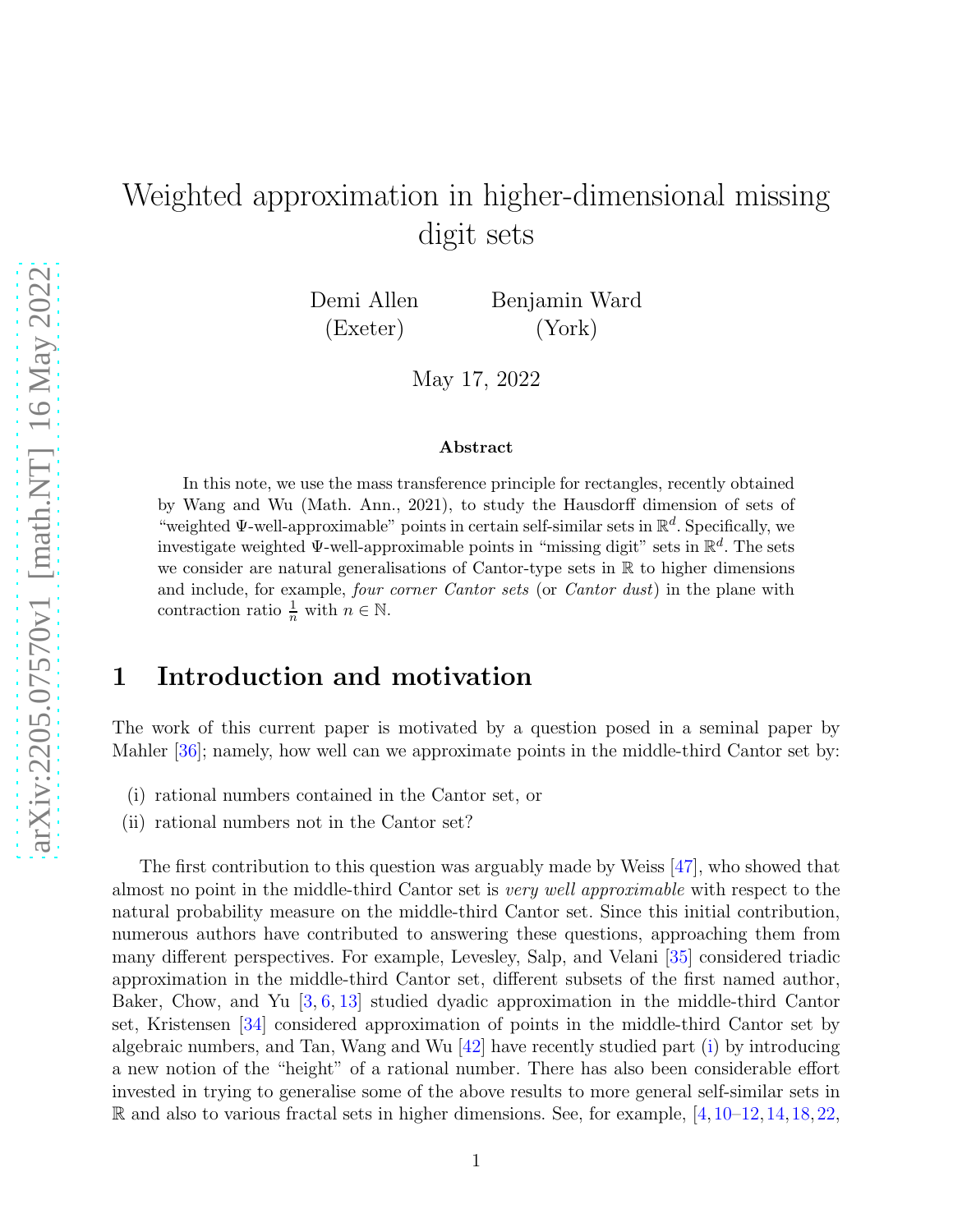<span id="page-1-0"></span>[23,](#page-17-4) [27,](#page-17-5) [31,](#page-17-6) [38,](#page-18-5) [46,](#page-18-6) [48\]](#page-18-7) and references therein. The results in this paper can be thought of as a contribution to answering a natural d-dimensional weighted variation of part [\(i\)](#page-0-0) of Mahler's question. In particular, we will be interested in weighted approximation in  $d$ -dimensional "missing digit" sets.

Before we introduce the general framework we will consider here, we provide a very brief overview of some of the classical results on weighted Diophantine approximation in the "usual" Euclidean setting which provide further motivation for the current work. Fix  $d \in \mathbb{N}$  and let  $\Psi = (\psi_1, \dots, \psi_d)$  be a d-tuple of approximating functions  $\psi_i : \mathbb{N} \to [0, \infty)$ with  $\psi_i(r) \to 0$  as  $r \to \infty$  for each  $1 \leq i \leq d$ . The set of weighted simultaneously  $\Psi$ -wellapproximable points in  $\mathbb{R}^d$  is defined as

$$
W_d(\Psi) := \left\{ \mathbf{x} = (x_1, \dots, x_d) \in [0,1]^d : \left| x_i - \frac{p_i}{q} \right| < \psi_i(q), \ 1 \leq i \leq d, \text{ for i.m. } (p_1, \dots, p_d, q) \in \mathbb{Z}^d \times \mathbb{N} \right\},
$$

where i.m. denotes infinitely many. Note that the special case where each approximating function is the same, that is  $\Psi = (\psi, \dots, \psi)$ , is generally the more intensively studied set. The case where each approximating function is potentially different, usually referred to as weighted simultaneous approximation, is a natural generalisation of this. Simultaneous approximation (i.e. when the approximating function is the same in each coordinate axis) can generally be seen as a metric generalisation of Dirichlet's Theorem, whereas weighted simultaneous approximation is a metric generalisation of Minkowski's Theorem. Weighted simultaneous approximation has earned interest in the past few decades due to Schmidt and natural connections to Littlewood's Conjecture, see for example [\[7–](#page-16-5)[9,](#page-16-6) [15,](#page-17-7) [41\]](#page-18-8).

Motivated by classical works due to the likes of Khintchine  $[28, 29]$  $[28, 29]$  and Jarník  $[26]$ which tell us, respectively, about the Lebesgue measure and Hausdorff measures of the sets of classical simultaneously  $\Psi$ -well-approximable points (i.e. when  $\Psi = (\psi, \dots, \psi)$ ), one may naturally also wonder about the "size" of sets of weighted simultaneously Ψ-wellapproximable points in terms of Lebesgue measure, Hausdorff dimension, and Hausdorff measures. Khintchine [\[30\]](#page-17-11) showed that if  $\psi : \mathbb{N} \to [0, \infty)$  and  $\Psi(q) = (\psi(q)^{\tau_1}, \dots, \psi(q)^{\tau_d})$  for some  $\tau = (\tau_1, ..., \tau_d) \in (0, 1)^d$  with  $\tau_1 + \tau_2 + \cdots + \tau_d = 1$ , then

$$
\lambda_d(W_d(\Psi)) = \begin{cases} 0 & \text{if } \sum_{q=1}^{\infty} q^d \psi(q) < \infty, \\ 1 & \text{if } \sum_{q=1}^{\infty} q^d \psi(q) = \infty, \text{ and } q^d \psi(q) \text{ is monotonic.} \end{cases}
$$

Throughout we use  $\lambda_d(X)$  to denote the d-dimensional Lebesgue measure of a set  $X \subset \mathbb{R}^d$ . For more general approximating functions  $\Psi(q) = (\psi_1(q), \dots, \psi_d(q)),$  with  $\prod_{i=1}^d \psi_i(q)$  monotonically decreasing and  $\psi_i(q) < q^{-1}$  for each  $1 \leq i \leq d$ , it has been proved, see [\[19,](#page-17-12)[24,](#page-17-13)[30,](#page-17-11)[40\]](#page-18-9), that

$$
\lambda_d(W_d(\Psi)) = \begin{cases} 0 & \text{if } \sum_{q=1}^{\infty} q^d \psi_1(q) \dots \psi_d(q) < \infty, \\ 1 & \text{if } \sum_{q=1}^{\infty} q^d \psi_1(q) \dots \psi_d(q) = \infty. \end{cases}
$$

For approximating functions of the form  $\Psi(q) = (\psi_1(q), \dots, \psi_d(q))$  where

$$
\psi_i(q) = q^{-t_i-1}
$$
, for some vector  $\mathbf{t} = (t_1, \dots, t_d) \in \mathbb{R}_{>0}^d$ ,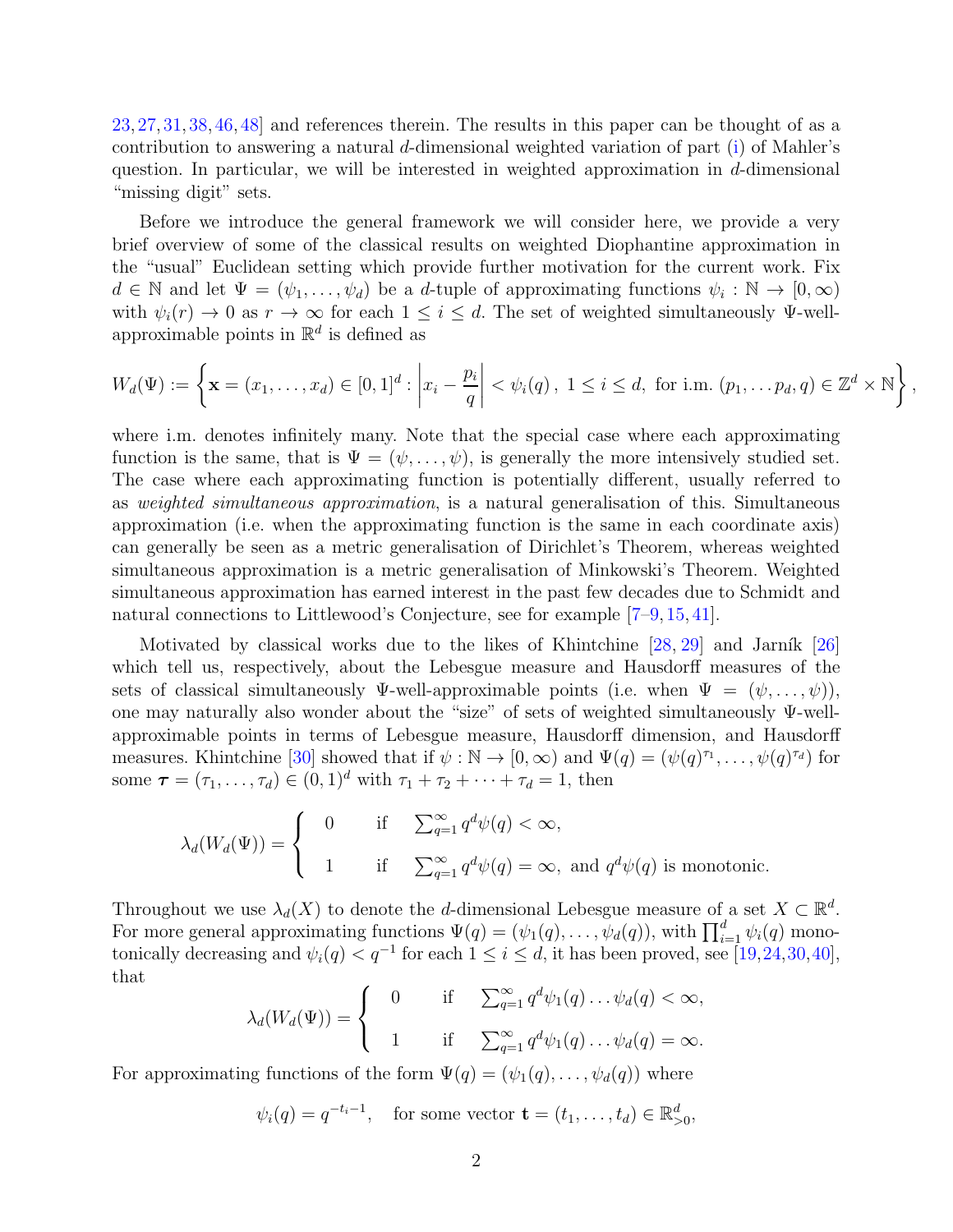<span id="page-2-0"></span>Rynne [\[39\]](#page-18-10) proved that if  $\sum_{i=1}^{d} t_i \geq 1$ , then

$$
\dim_{\mathrm{H}} W_d(\Psi) = \min_{1 \le k \le d} \left\{ \frac{1}{t_k + 1} \left( d + 1 + \sum_{i : t_k \ge t_i} (t_k - t_i) \right) \right\}.
$$

Throughout, we write  $\dim_{\mathrm{H}} X$  to denote the *Hausdorff dimension* of a set  $X \subset \mathbb{R}^d$ , we refer the reader to [\[20\]](#page-17-14) for definitions and properties of Hausdorff dimension and Hausdorff measures. Rynne's result has recently been extended to a more general class of approximating functions by Wang and Wu [\[44,](#page-18-11) Theorem 10.2].

In recent years, there has been rapidly growing interest in whether similar statements can be proved when we intersect  $W_d(\Psi)$  with natural subsets of  $[0,1]^d$ , such as submanifolds or fractals. The study of such questions has been further incentivised by many remarkable works of the recent decades, such as [\[31,](#page-17-6) [32,](#page-17-15) [43\]](#page-18-12), and applications to other areas, such as wireless communication theory [\[1\]](#page-16-7).

#### 2 d-dimensional missing digit sets and main results

In this paper we study weighted approximation in d-dimensional missing digit sets, which are natural extensions of classical missing digit sets (i.e. generalised Cantor sets) in R to higher dimensions. A very natural class of higher dimensional missing digit sets included within our framework are the *four corner Cantor sets* (or *Cantor dust*) in  $\mathbb{R}^2$  with contraction ratio  $\frac{1}{n}$ for  $n \in \mathbb{N}$ .

Throughout we consider  $\mathbb{R}^d$  equipped with the supremum norm, which we denote by  $\|\cdot\|$ . For subsets  $X, Y \subset \mathbb{R}^d$  we define  $\text{diam}(X) = \sup\{\|u - v\| : u, v \in X\}$  and  $\text{dist}(X, Y) =$ inf{ $||x - y||$  :  $x \in X, y \in Y$ }. We define *higher-dimensional missing digit sets* via iterated function systems as follows. Let  $b \in \mathbb{N}$  be such that  $b \geq 3$  and let  $J_1, \ldots, J_d$  be proper subsets of  $\{0, 1, \ldots, b-1\}$  such that for each  $1 \leq i \leq d$ , we have

$$
N_i := \#J_i \ge 2.
$$

Suppose  $J_i = \{a_1^{(i)}\}$  $\overset{(i)}{1},\ldots,\overset{(i)}{a_{N_i}}$  $\{X_{N_i}\}_{N_i}$ . For each  $1 \leq i \leq d$ , we define the iterated function system

$$
\Phi^{i} = \{f_j : [0, 1] \to [0, 1]\}_{j=1}^{N_i} \quad \text{where} \quad f_j(x) = \frac{x + a_j^{(i)}}{b}.
$$

Let  $K_i$  be the attractor of  $\Phi^i$ ; that is,  $K_i \subset \mathbb{R}$  is the unique non-empty compact set which satisfies

$$
K_i = \bigcup_{j=1}^{N_i} f_j(K_i).
$$

We know that such a set exists due to work of Hutchinson [\[25\]](#page-17-16). Equivalently  $K_i$  is the set of  $x \in [0,1]$  for which there exists a base b expansion of x consisting only of digits from  $J_i$ . In view of this, we will also use the notation  $K_b(J_i)$  to denote this set. For example, in this notation, the classical middle-third Cantor set is precisely the set  $K_3({0, 2})$ . We call the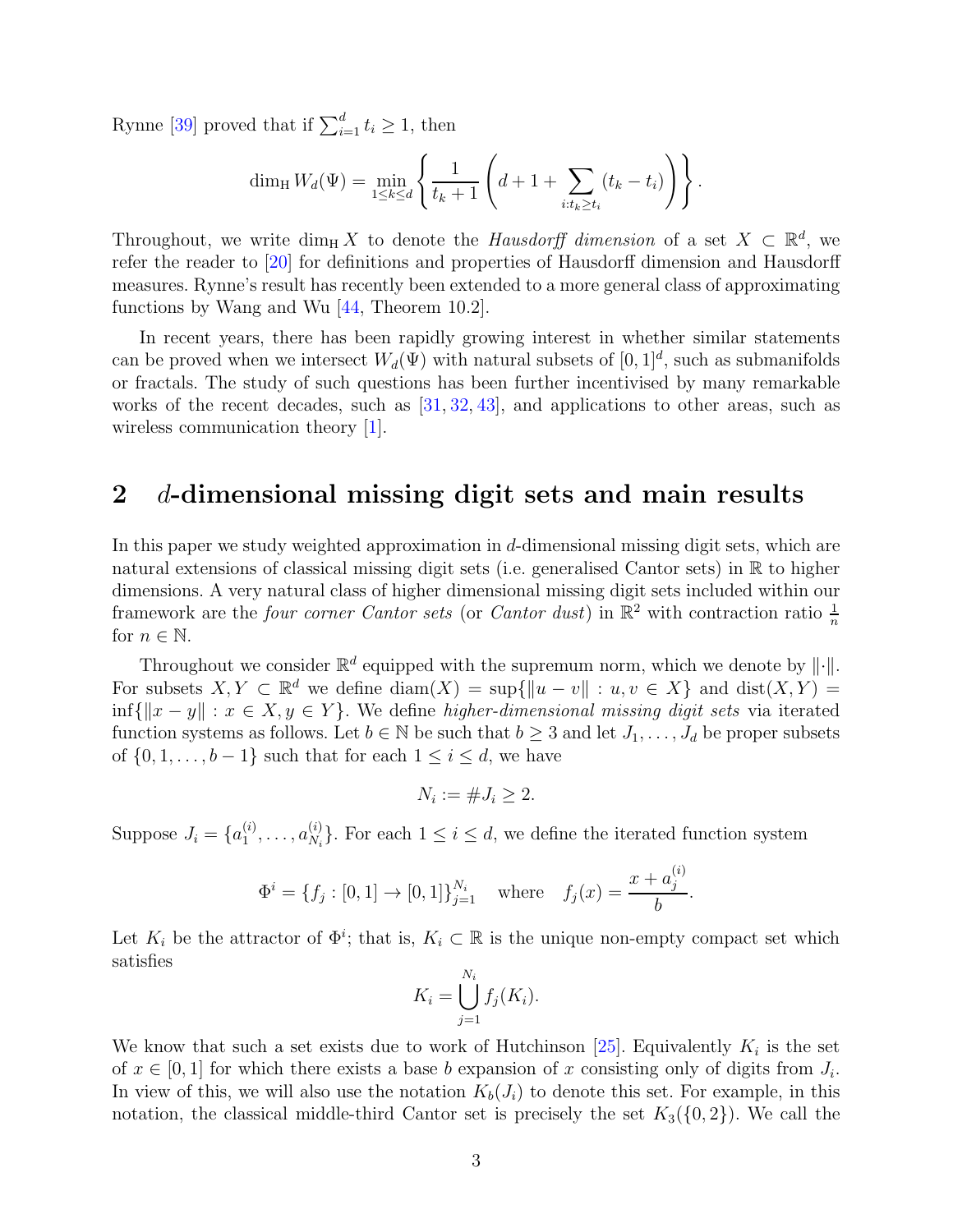sets  $K_b(J_i)$  missing digit sets since they consist of numbers with base-b expansions missing specified digits. Note that, for each  $1 \leq i \leq d$ , the Hausdorff dimension of  $K_i$ , which we will denote by  $\gamma_i$ , is given by

$$
\gamma_i = \dim_{\mathrm{H}} K_i = \frac{\log N_i}{\log b}.
$$

We will be interested in the *higher-dimensional missing digit set* 

$$
K := \prod_{i=1}^d K_i
$$

formed by taking the Cartesian product of the sets  $K_i$ ,  $1 \leq i \leq d$ . As a natural concrete example, we note that the *four corner Cantor set* in  $\mathbb{R}^2$  with contraction ratio  $\frac{1}{b}$  (with  $b \geq 3$ an integer) can be written in our notation as  $K_b({0, b-1}) \times K_b({0, b-1})$ .

We note that  $K$  is the attractor of the iterated function system

$$
\Phi = \left\{ f_{(j_1,\ldots,j_d)} : [0,1]^d \to [0,1]^d, (j_1,\ldots,j_d) \in \prod_{i=1}^d J_i \right\}
$$

where

$$
f_{(j_1,\ldots,j_d)}\begin{pmatrix}x_1\\ \vdots\\ x_d\end{pmatrix}=\begin{pmatrix}\frac{x_1+j_1}{b}\\ \vdots\\ \frac{x_d+j_d}{b}\end{pmatrix}.
$$

Notice that  $\Phi$  consists of

$$
N := \prod_{i=1}^d N_i
$$

maps and so, for convenience, we will write

$$
\Phi = \left\{ g_j : [0,1]^d \to [0,1]^d \right\}_{j=1}^N
$$

where the  $g_j$ 's are just the maps  $f_{(j_1,...,j_d)}$  from above written in some order. The Hausdorff dimension of K, which we denote by  $\gamma$ , is

$$
\gamma = \dim_{\mathrm{H}} K = \frac{\log N}{\log b}.
$$

We will write

$$
\Lambda = \{1, 2, \dots, N\} \quad \text{and} \quad \Lambda^* = \bigcup_{n=0}^{\infty} \Lambda^n.
$$

We write i to denote a word in  $\Lambda$  or  $\Lambda^*$  and we write |i| to denote the length of i. For  $i \in \Lambda^*$ we will also use the shorthand notation

$$
g_{\mathbf{i}} = g_{i_1} \circ g_{i_2} \circ \cdots \circ g_{i_{|\mathbf{i}|}}.
$$

We adopt the convention that  $g_{\emptyset}(x) = x$ .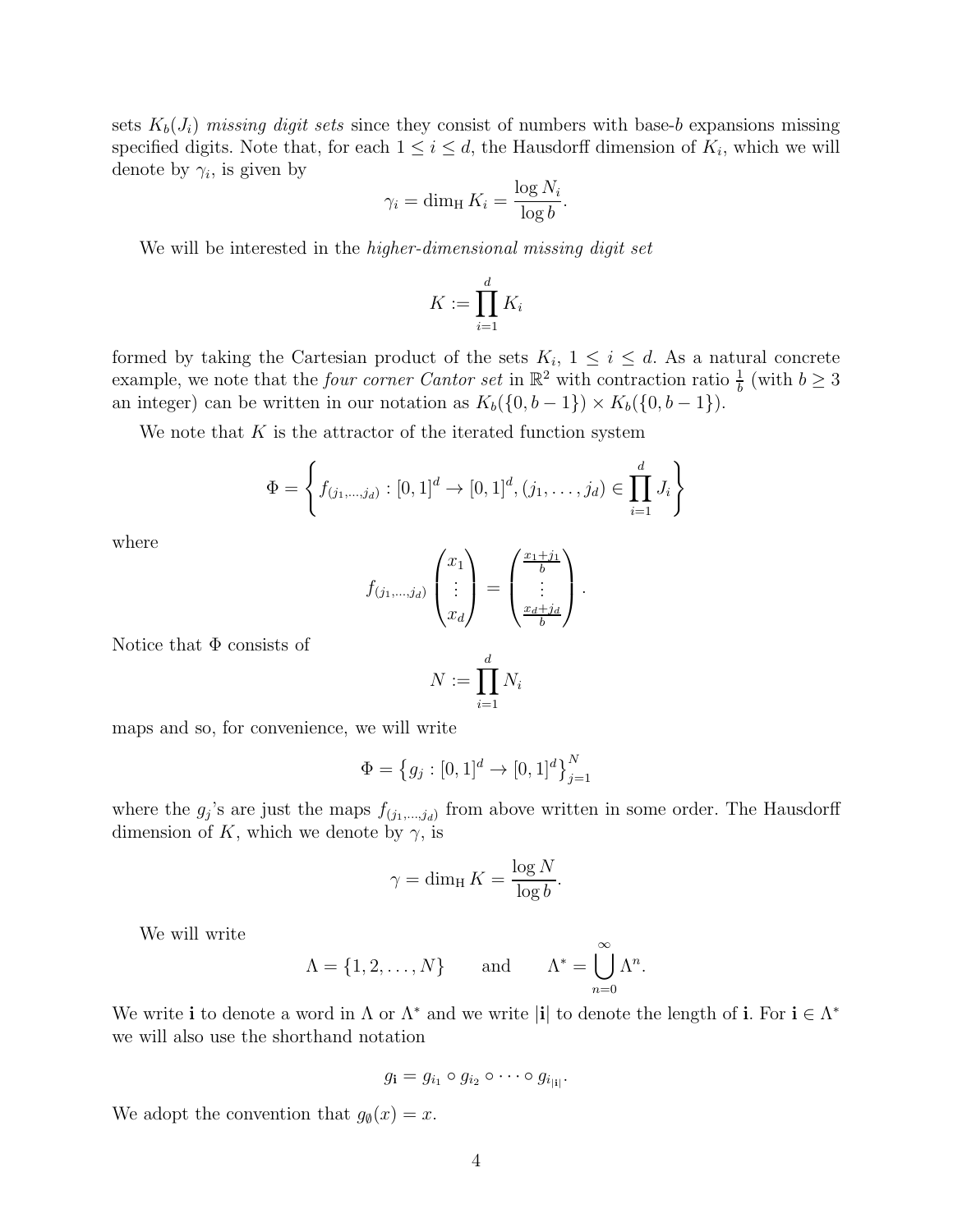<span id="page-4-4"></span>Let  $\Psi : \Lambda^* \to [0, \infty)$  be an approximating function. For each  $x \in K$ , we define the set

$$
W(x, \Psi) = \{ y \in K : ||y - g_i(x)|| < \Psi(i) \text{ for infinitely many } i \in \Lambda^* \}.
$$

The following theorem is a special case of [\[4,](#page-16-2) Theorem 1.1].

<span id="page-4-0"></span>**Theorem 1.** Let  $\Phi$  and K be as defined above. Let  $x \in K$  and let  $\varphi : \mathbb{N} \to [0, \infty)$  be a monotonically decreasing function. Let  $\Psi(i) = \text{diam}(q_i(K))\varphi(|i|)$ . Then, for  $s > 0$ ,

$$
\mathcal{H}^s(W(x,\Psi)) = \begin{cases} 0 & \text{if} \quad \sum_{\mathbf{i} \in \Lambda^*} \Psi(\mathbf{i})^s < \infty, \\ \mathcal{H}^s(K) & \text{if} \quad \sum_{\mathbf{i} \in \Lambda^*} \Psi(\mathbf{i})^s = \infty. \end{cases}
$$

Of particular interest to us here is the following easy corollary.

<span id="page-4-1"></span>**Corollary 1.** Let  $\Phi$  and K be as above and suppose that  $\text{diam}(K) = 1$ . Let  $\psi : \mathbb{N} \to [0, \infty)$  be such that  $b^n \psi(b^n)$  is monotonically decreasing and define  $\varphi : \mathbb{N} \to [0, \infty)$  by  $\varphi(n) = b^n \psi(b^n)$ . Let  $\Psi(i) = \text{diam}(g_i(K))\varphi(i)$ . Recall that  $\gamma = \text{dim}_{\text{H}} K$ . Then, for  $x \in K$ , we have

$$
\mathcal{H}^{\gamma}(W(x,\Psi)) = \begin{cases} 0 & \text{if } \sum_{n=1}^{\infty} (b^n \psi(b^n))^{\gamma} < \infty, \\ \mathcal{H}^{\gamma}(K) & \text{if } \sum_{n=1}^{\infty} (b^n \psi(b^n))^{\gamma} = \infty. \end{cases}
$$

Proof. It follows from Theorem [1](#page-4-0) that

$$
\mathcal{H}^{\gamma}(W(x,\Psi)) = \begin{cases} 0 & \text{if } \sum_{\mathbf{i} \in \Lambda^*} \Psi(\mathbf{i})^{\gamma} < \infty, \\ \mathcal{H}^{\gamma}(K) & \text{if } \sum_{\mathbf{i} \in \Lambda^*} \Psi(\mathbf{i})^{\gamma} = \infty. \end{cases}
$$

However, in this case, by the definition of  $\varphi$  and our assumption that  $\text{diam}(K) = 1$ , we have

$$
\sum_{\mathbf{i}\in\Lambda^*}\Psi(\mathbf{i})^\gamma = \sum_{n=1}^\infty\sum_{\substack{\mathbf{i}\in\Lambda^*\\|\mathbf{i}|=n}}(\text{diam}(g_\mathbf{i}(K))\varphi(|\mathbf{i}|))^\gamma = \sum_{n=1}^\infty\sum_{\substack{\mathbf{i}\in\Lambda^*\\|\mathbf{i}|=n}}\psi(b^n)^\gamma = \sum_{n=1}^\infty N^n\psi(b^n)^\gamma = \sum_{n=1}^\infty (b^n\psi(b^n))^\gamma.
$$

For an approximating function  $\psi : \mathbb{N} \to [0, \infty)$ , define

$$
W(x,\psi) = \left\{ y \in K : ||y - g_{\mathbf{i}}(x)|| < \psi(b^{|\mathbf{i}|}) \text{ for infinitely many } \mathbf{i} \in \Lambda^* \right\}.
$$
 (1)

In essence,  $W(x, \psi)$  is a set of "simultaneously  $\psi$ -well-approximable" points in K. The following statement regarding these sets can be deduced immediately from Corollary [1.](#page-4-1)

<span id="page-4-3"></span>**Corollary 2.** Let  $\Phi$  and K be defined as above and let  $\psi : \mathbb{N} \to [0, \infty)$  be such that  $b^n \psi(b^n)$ is monotonically decreasing. Suppose further that  $\text{diam}(K) = 1$ . Then,

<span id="page-4-2"></span>
$$
\mathcal{H}^{\gamma}(W(x,\psi)) = \begin{cases} 0 & \text{if } \sum_{n=1}^{\infty} (b^n \psi(b^n))^{\gamma} < \infty, \\ \mathcal{H}^{\gamma}(K) & \text{if } \sum_{n=1}^{\infty} (b^n \psi(b^n))^{\gamma} = \infty. \end{cases}
$$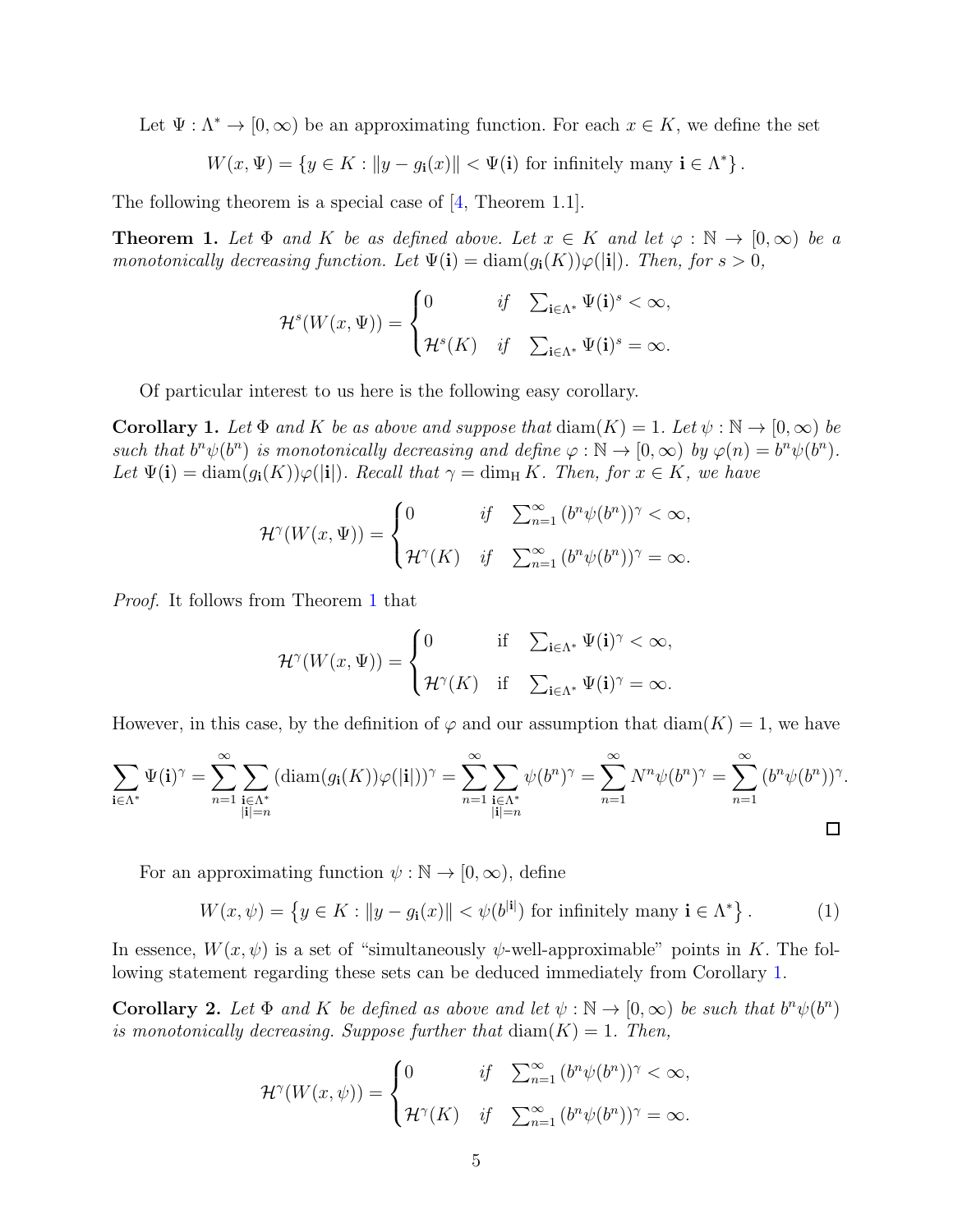<span id="page-5-2"></span>Here we will be interested in weighted versions of the sets  $W(x, \psi)$ . More specifically, for  $\mathbf{t} = (t_1, \ldots, t_d) \in \mathbb{R}_{\geq 0}^d$  and for  $x \in K$ , we define the *weighted approximation set* 

$$
W(x, \psi, \mathbf{t}) = \left\{ \mathbf{y} = (y_1, \dots, y_d) \in K : |y_j - g_i(x)_j| < \psi(b^{[i]})^{1+t_i}, 1 \le j \le d, \text{ for i.m. } \mathbf{i} \in \Lambda^* \right\}.
$$

Here we are using the notation  $g_i(x) = (g_i(x)_1, \ldots, g_i(x)_d)$ . Our main results relating to the Hausdorff dimension of sets of the form  $W(x, \psi, \mathbf{t})$  are as follows.

<span id="page-5-0"></span>**Theorem 2.** Let  $\Phi$  and K be defined as above. Recall that  $\gamma = \dim_{\text{H}} K$  and  $\gamma_i = \dim_{\text{H}} K_i$ for each  $1 \leq i \leq d$ . Let  $\psi : \mathbb{N} \to [0, \infty)$  be such that  $b^n \psi(b^n)$  is monotonically decreasing. Further suppose that  $\text{diam}(K) = 1$  and

$$
\sum_{n=1}^{\infty} (b^n \psi(b^n))^{\gamma} = \infty.
$$

Then, for  $\mathbf{t} = (t_1, \ldots, t_d) \in \mathbb{R}^d_{\geq 0}$ , we have

$$
\dim_{\mathrm{H}} W(x,\psi,\mathbf{t}) \geq \min_{1 \leq k \leq d} \left\{ \frac{1}{1+t_k} \left( \gamma + \sum_{j:t_j \leq t_k} (t_k - t_j) \gamma_j \right) \right\}.
$$

If  $\psi$  satisfies more stringent divergence conditions, then we an show that the lower bound given in Theorem [2](#page-5-0) in fact gives an exact formula for the Hausdorff dimension of  $W(x, \psi, \mathbf{t})$ . More precisely, we are able to show the following.

<span id="page-5-1"></span>**Theorem 3.** Let  $\Phi$  and K be as defined above. Let  $x \in K$  and let  $\psi : \mathbb{N} \to [0, \infty)$  be such that:

(i)  $b^n \psi(b^n)$  is monotonically decreasing,

$$
(ii) \sum_{n=1}^{\infty} (b^n \psi(b^n))^{\gamma} = \infty, \quad and
$$

$$
(iii) \sum_{n=1}^{\infty} (b^n \psi(b^n)^{1+\epsilon})^{\gamma} < \infty \quad \text{for every } \epsilon > 0.
$$

Then, for  $\mathbf{t} = (t_1, \ldots, t_d) \in \mathbb{R}_{\geq 0}^d$ , we have

$$
\dim_{\mathrm{H}} W(x, \psi, \mathbf{t}) = \min_{1 \leq k \leq d} \left\{ \frac{1}{1+t_k} \left( \gamma + \sum_{j:t_j \leq t_k} (t_k - t_j) \gamma_j \right) \right\}.
$$

As an example of an approximating function which satisifies conditions  $(i) - (iii)$ , one can think of  $\psi(q) = (q(\log_b q)^{1/\gamma})^{-1}$ . This function naturally appears when one considers analogues of Dirichlet's theorem in missing digit sets (see [\[18,](#page-17-2) [22\]](#page-17-3)). As a corollary to Theorem [3](#page-5-1) we deduce the following statement which can be interpreted as a higher-dimensional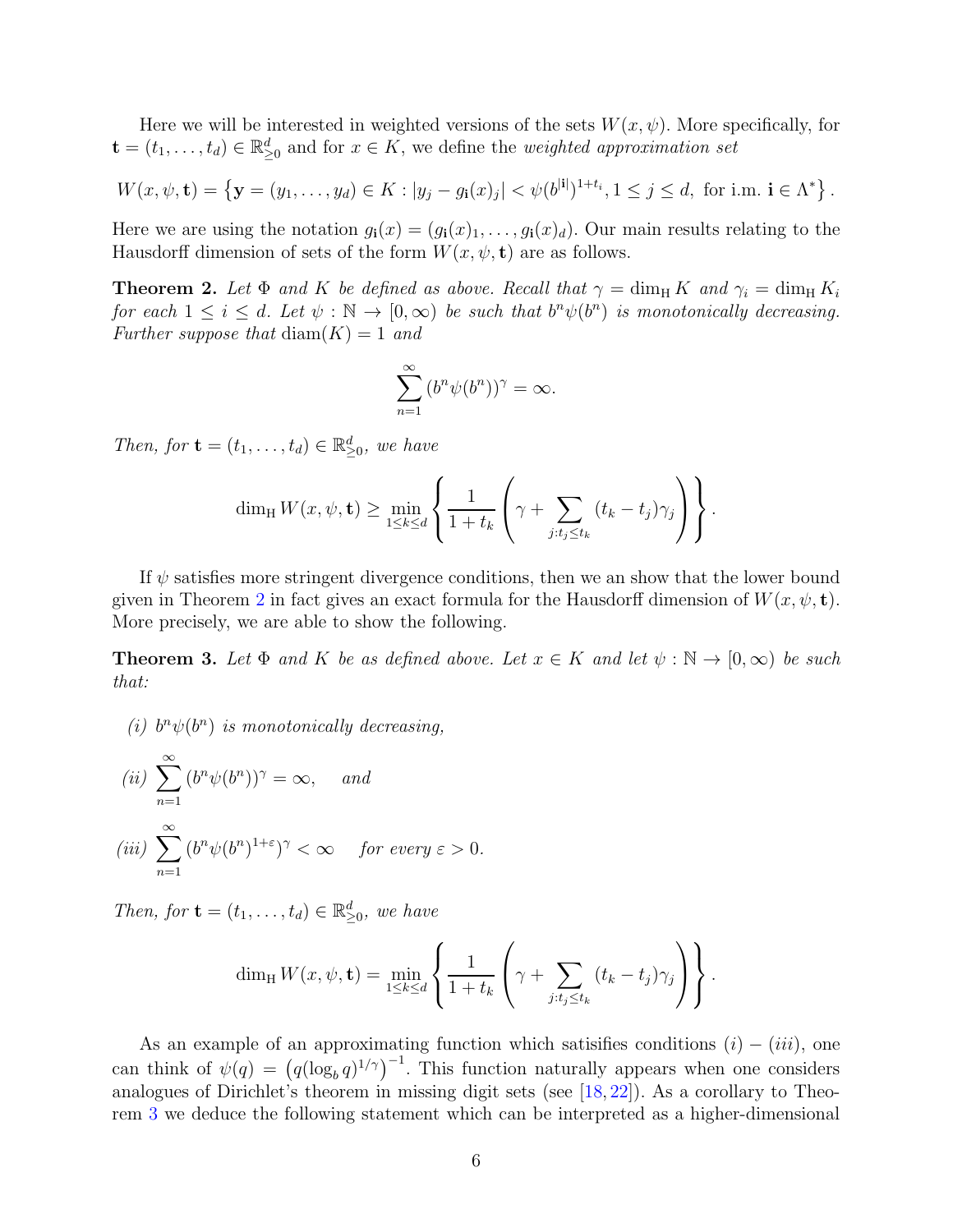<span id="page-6-1"></span>weighted generalisation of [\[35,](#page-18-2) Theorem 4]. In [\[35,](#page-18-2) Theorem 4], Levesley, Salp, and Velani establish the Hausdorff measure of the set of points in a one-dimensional base-b missing digit set (i.e. of the form  $K_b(J)$  in our present notation) which can be well-approximated by rationals with denominators which are powers of b. Before we state our corollary, we fix one more piece of notation. Given an approximating function  $\psi : \mathbb{N} \to [0, \infty)$ , an infinite subset  $\mathcal{B} \subset \mathbb{N}$ , and  $\mathbf{t} = (t_1, \ldots, t_d) \in \mathbb{R}_{\geq 0}^d$ , we define

$$
W_{\mathcal{B}}(\psi, \mathbf{t}) = \left\{ x \in K : \left| x_i - \frac{p_i}{q} \right| < \psi(q)^{1+t_i}, 1 \leq i \leq d, \text{ for i.m. } (p_1, \dots, p_d, q) \in \mathbb{Z}^d \times \mathcal{B} \right\}.
$$

<span id="page-6-0"></span>Corollary 3. Fix  $b \in \mathbb{N}$  with  $b \geq 3$  and let  $\mathcal{B} = \{b^n : n = 0, 1, 2, \ldots\}$ . Let K be a higher dimensional missing digit set as defined above (with base b) and write  $\gamma = \dim_{\text{H}} K$ . Furthermore, suppose that  $\{0,b-1\} \subset J_i$  for every  $1 \leq i \leq d$ . In particular, this also means that diam $K = 1$ . Let  $\psi : \mathbb{N} \to [0, \infty)$  be an approximating function such that

(i)  $b^n \psi(b^n)$  is monotonically decreasing with  $b^n \psi(b^n) \to 0$  as  $n \to \infty$ ,

(ii) 
$$
\sum_{n=1}^{\infty} (b^n \psi(b^n))^{\gamma} = \infty, \text{ and}
$$
  
(iii) 
$$
\sum_{n=1}^{\infty} (b^n \psi(b^n)^{1+\epsilon})^{\gamma} < \infty \text{ for every } \epsilon > 0.
$$

Then

$$
\dim_{\mathrm{H}} W_{\mathcal{B}}(\psi, \mathbf{t}) = \min_{1 \leq k \leq d} \left\{ \frac{1}{1+t_k} \left( \gamma + \sum_{j:t_j \leq t_k} (t_k - t_j) \gamma_j \right) \right\}.
$$

Proof. Observe that the conditions imposed in the statement of Corollary [3](#page-6-0) guarantee that Theorem [3](#page-5-1) is applicable. Furthermore, by our assumption that  $b^n \psi(b^n) \to 0$  as  $n \to \infty$ , we may assume without loss of generality that  $\psi(b^n) < b^{-n}$  for all  $n \in \mathbb{N}$ .

Next, we note that if  $\mathbf{p} = (p_1, \ldots, p_d) \in \mathbb{Z}^d$  and  $\frac{\mathbf{p}}{b^n} = (\frac{p_1}{b^n}, \ldots, \frac{p_d}{b^n})$  $\frac{p_d}{b^n}$   $\notin K$ , then we must have

$$
\text{dist}\left(\frac{\mathbf{p}}{b^n}, K\right) \ge b^{-n}, \quad \text{where} \quad \text{dist}(x, K) = \inf\{\|x - y\| : y \in K\}.
$$

(Recall that we use  $\|\cdot\|$  to denote the supremum norm in  $\mathbb{R}^d$ .) Thus we need only concern ourselves with pairs  $(\mathbf{p}, q) \in \mathbb{Z}^d \times \mathcal{B}$  for which  $\frac{\mathbf{p}}{q} \in K$ .

Let  $G = \{x = (x_1, \ldots, x_d) \in \{0,1\}^d\}$  and note that  $G \subset K$  by the assumption that  $\{0,b-1\} \subset J_i$  for each  $1 \leq i \leq d$ . For any  $x \in G$  and any  $\mathbf{j} \in \Lambda^n$  it is possible to write  $g_{\mathbf{j}}(x) = \frac{\mathbf{p}}{b^n}$  for some  $\mathbf{p} \in (\mathbb{N} \cup \{0\})^d$ . Hence

$$
W(x, \psi, \mathbf{t}) \subset W_{\mathcal{B}}(\psi, \mathbf{t}).
$$

Furthermore, the set of all rational points of the form  $\frac{\mathbf{p}}{b^n}$  contained in K is

$$
\bigcup_{x \in G} \bigcup_{\mathbf{j} \in \Lambda^n} g_{\mathbf{j}}(x).
$$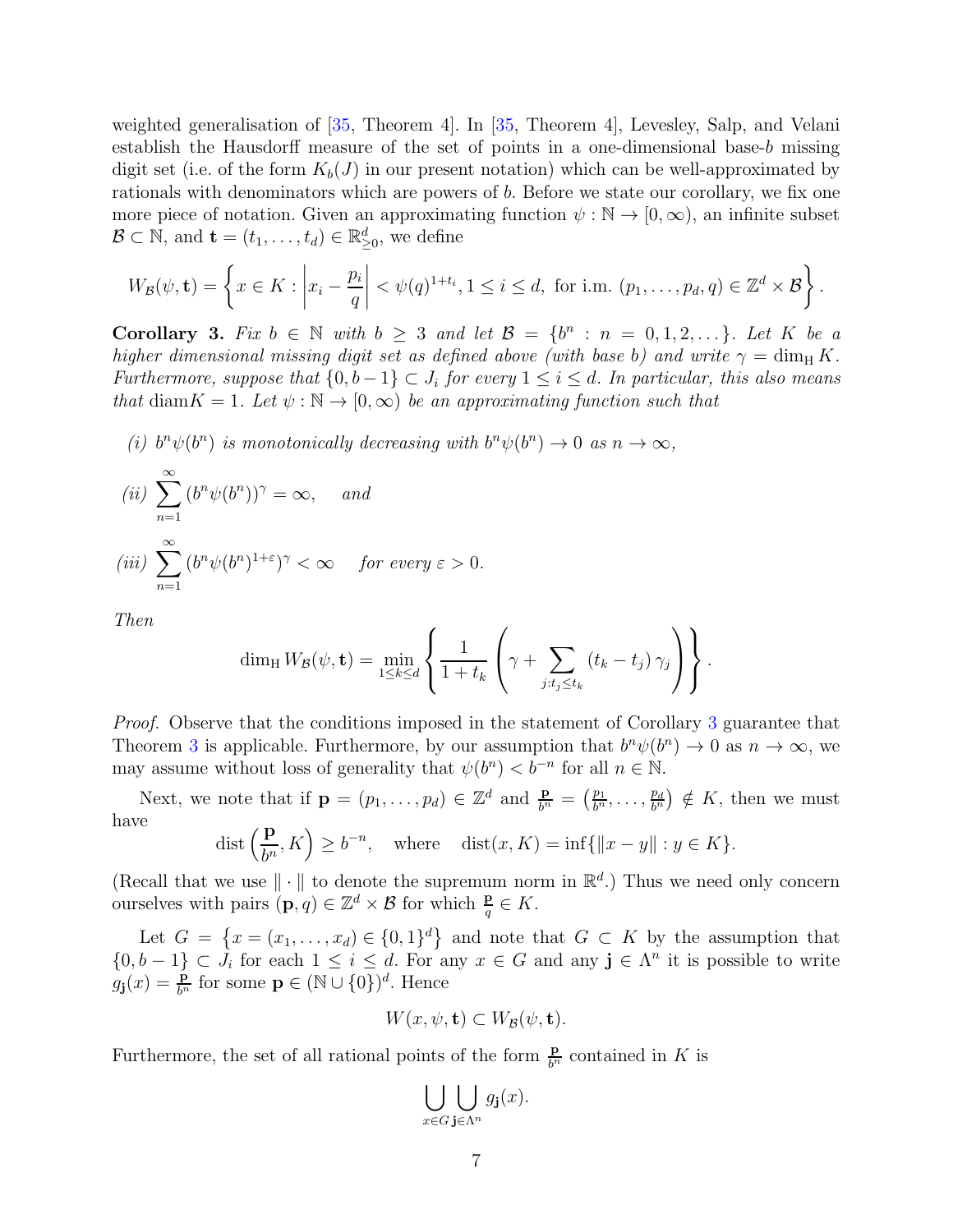<span id="page-7-1"></span>Hence

$$
W_{\mathcal{B}}(\psi, \mathbf{t}) \subset \bigcup_{x \in G} W(x, \psi, \mathbf{t}).
$$

By the finite stability of Hausdorff dimension (see [\[20\]](#page-17-14)), Corollary [3](#page-6-0) now follows from Theorem [3.](#page-5-1)  $\Box$ 

Notice that in Theorem [2,](#page-5-0) Theorem [3,](#page-5-1) and Corollary [3,](#page-6-0) we insist on the same underlying base b in each coordinate direction. This is somewhat unsatisfactory and one might hope to be able to obtain results where we can have different bases  $b_i$  in each coordinate direction. The first steps towards proving results relating to weighted approximation in this setting can be seen in [\[44,](#page-18-11) Section 12]. Proving more general results with different bases in different coordinate directions is likely to be a very challenging problem since such sets are selfaffine and, generally speaking, self-affine sets are more difficult to deal with than self-similar or self-conformal sets. Indeed, very little is currently known even regarding non-weighted approximation in self-affine sets.

Structure of the paper: The remainder of the paper will be arranged as follows. In Section [3](#page-7-0) we will present some measure theoretic preliminaries which will be required for the proofs of our main results. The key tool required for proving Theorem [2](#page-5-0) is a mass transference principle for rectangles proved recently by Wang and Wu [\[44\]](#page-18-11). We introduce this in Section [4.](#page-9-0) In Section [5](#page-11-0) we present our proof of Theorem [2](#page-5-0) and we conclude in Section [6](#page-13-0) with the proof of Theorem [3.](#page-5-1)

#### <span id="page-7-0"></span>3 Some Measure Theoretic Preliminaries

Recall that  $\gamma = \dim_{\mathrm{H}} K$  and that  $\gamma_i = \dim_{\mathrm{H}} K_i$  for  $1 \leq i \leq d$ , where K and  $K_i$  are as defined above. Furthermore, note that  $0 < H^{\gamma}(K) < \infty$  and  $0 < H^{\gamma_i}(K_i) < \infty$  for each  $1 \leq i \leq d$ , see for example [\[20,](#page-17-14) Theorem 9.3]. Let us define the measures

$$
\mu := \frac{\mathcal{H}^{\gamma}|_K}{\mathcal{H}^{\gamma}(K)} \quad \text{and} \quad \mu_i := \frac{\mathcal{H}^{\gamma_i}|_{K_i}}{\mathcal{H}^{\gamma_i}(K_i)} \quad \text{for each } 1 \le i \le d.
$$

So, for  $X \subset \mathbb{R}^d$ , we have

$$
\mu(X) = \frac{\mathcal{H}^{\gamma}(X \cap K)}{\mathcal{H}^{\gamma}(K)}.
$$

Similarly, for  $X \subset \mathbb{R}$ , for each  $1 \leq i \leq d$  we have

$$
\mu_i(X) = \frac{\mathcal{H}^{\gamma_i}(X \cap K_i)}{\mathcal{H}^{\gamma_i}(K_i)}.
$$

Note that  $\mu$  defines a probability measure supported on K and, for each  $1 \leq i \leq d$ ,  $\mu_i$  defines a probability measure supported on  $K_i$ . Note also that the measure  $\mu$  is  $\delta$ -Ahlfors regular with  $\delta = \gamma$  and, for each  $1 \leq i \leq d$ , the measure  $\mu_i$  is  $\delta$ -Ahlfors regular with  $\delta = \gamma_i$  (see, for example, [\[37,](#page-18-13) Theorem 4.14]).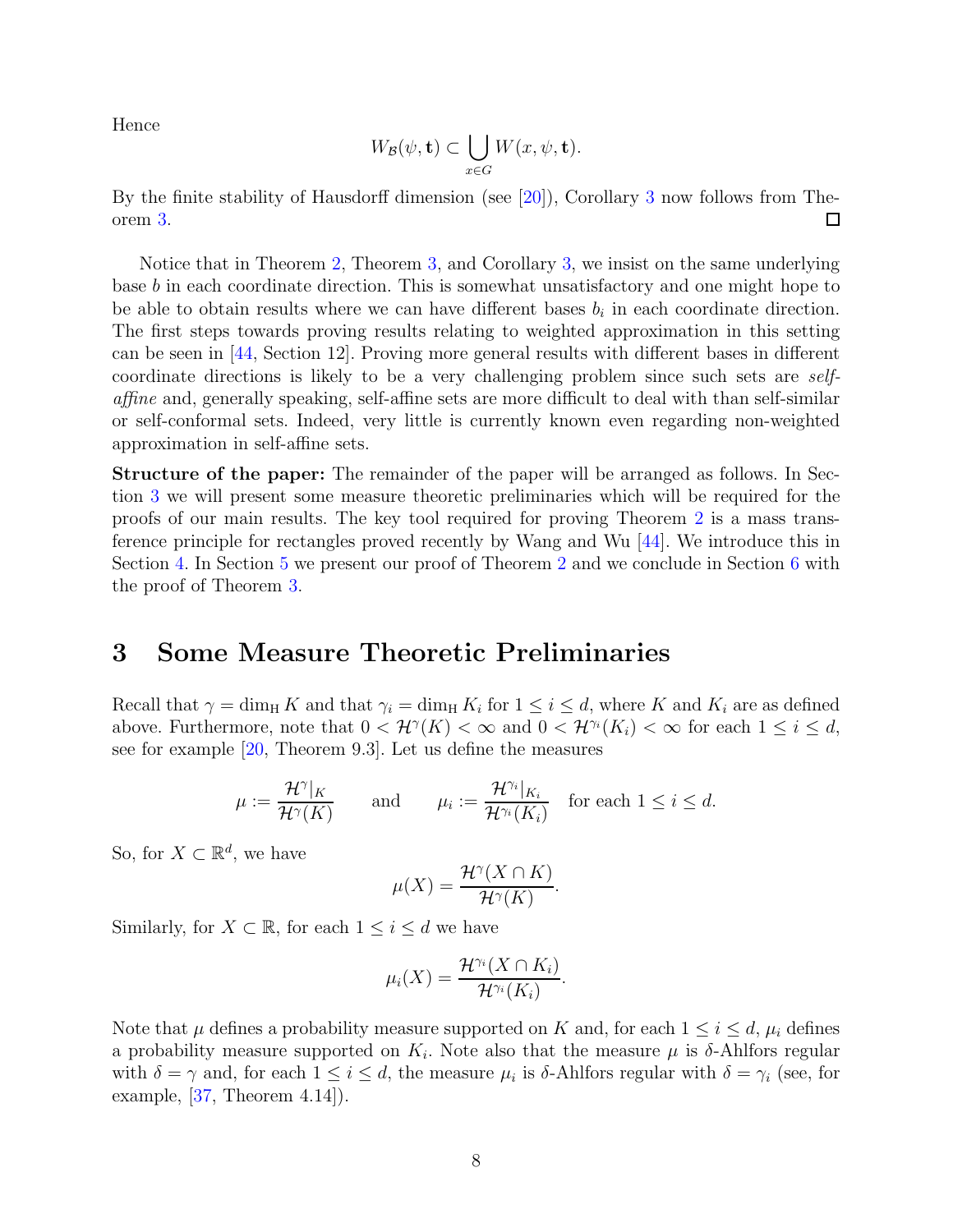<span id="page-8-5"></span>We will also be interested in the product measure

$$
M := \prod_{i=1}^d \mu_i.
$$

We note that M is δ-Ahlfors regular with  $\delta = \gamma$ . This fact follows straightforwardly from the Ahlfors regularity of each of the  $\mu_i$ 's.

<span id="page-8-1"></span>**Lemma 1.** The product measure  $M = \prod_{i=1}^{d} \mu_i$  on  $\mathbb{R}^d$  is  $\delta$ -Ahlfors regular with  $\delta = \gamma$ .

*Proof.* Let  $B = \prod_{i=1}^{d} B(x_i, r)$ ,  $r > 0$ , be an arbitrary ball in  $\mathbb{R}^d$ . The aim is to show that  $M(B) \approx r^{\gamma}$ . Recall that for each  $1 \leq i \leq d$ , the measure  $\mu_i$  is  $\delta$ -Ahlfors regular with  $\delta = \gamma_i = \dim_{\mathrm{H}} K_i = \frac{\log N_i}{\log b}$  $\frac{\log N_i}{\log b}$ . Also recall that  $N = \prod_{i=1}^d N_i$  and  $\gamma = \dim_{\rm H} K = \frac{\log N_i}{\log b}$  $\frac{\log N}{\log b}$ . Thus, we have

$$
M(B) = \prod_{i=1}^{d} \mu_i(B(x_i, r)) \asymp \prod_{i=1}^{d} r^{\gamma_i} = r^{\sum_{i=1}^{d} \gamma_i}.
$$

Note that

$$
\sum_{i=1}^{d} \gamma_i = \sum_{i=1}^{d} \frac{\log N_i}{\log b} = \frac{\log(\prod_{i=1}^{d} N_i)}{\log b} = \frac{\log N}{\log b} = \gamma.
$$

Hence,  $M(B) \simeq r^{\gamma}$  as claimed.

We also note that, up to a constant factor, the product measure M is equivalent to the measure  $\mu = \frac{\mathcal{H}^{\gamma}|_K}{\mathcal{H}^{\gamma}(K)}$  $\frac{\mathcal{H}^{\,\prime}|K}{\mathcal{H}^{\gamma}(K)}.$ 

<span id="page-8-0"></span>**Lemma 2.** Let  $M = \prod_{i=1}^{d} \mu_i$ . Then, up to a constant factor, M is equivalent to  $\mu$ ; i.e. for any Borel set  $F \subset \mathbb{R}^d$ , we have  $M(F) \asymp \mu(F)$ .

Lemma [2](#page-8-0) follows immediately upon combining Lemma [1](#page-8-1) with [\[21,](#page-17-17) Proposition 2.2 (a) + (b)].

In our present setting, where K is a self-similar set with well-separated components, we can actually show the stronger statement that  $\mu = M$ .

<span id="page-8-4"></span>**Proposition 1.** The measures  $\mu$  and M are equal, i.e. for every Borel set  $F \subset \mathbb{R}^d$ , we have  $\mu(F) = M(F).$ 

*Proof.* For each  $1 \leq i \leq d$ , there exists a unique Borel probability measure (see, for example, [\[21,](#page-17-17) Theorem 2.8])  $m_i$  satisfying

$$
m_i = \sum_{j=1}^{N_i} \frac{1}{N_i} m_i \circ f_j^{-1}.
$$
\n(2)

Likewise, there exists a unique Borel probability measure  $m$  satisfying

<span id="page-8-3"></span>
$$
m = \sum_{j=1}^{N} \frac{1}{N} m \circ g_j^{-1}.
$$
 (3)

<span id="page-8-2"></span> $\Box$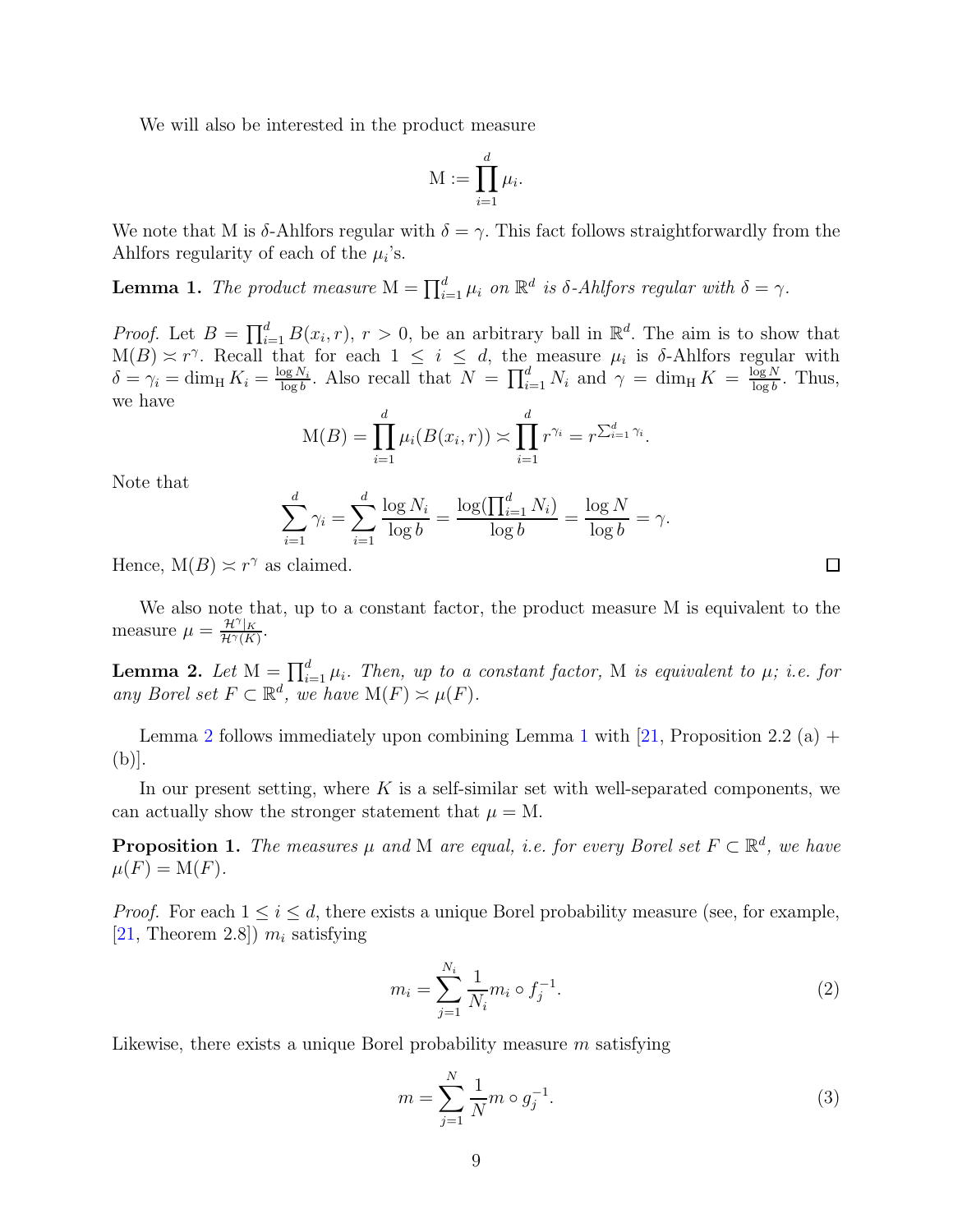<span id="page-9-1"></span>We begin by showing that  $\mu_i$  satisfies [\(2\)](#page-8-2) for each  $1 \leq i \leq d$ . Note that  $\mathcal{H}^{\gamma_i}(f_{j_1}(K_i) \cap$  $f_{j_2}(K_i) = 0$  for any  $1 \leq j_1, j_2 \leq N_i$  with  $j_1 \neq j_2$ . Thus, for any Borel set  $X \subset \mathbb{R}^d$ , we have

$$
\mu_i(X) = \frac{1}{\mathcal{H}^{\gamma_i}(K_i)} \mathcal{H}^{\gamma_i}(X \cap K_i)
$$
  
\n
$$
= \frac{1}{\mathcal{H}^{\gamma_i}(K_i)} \sum_{j=1}^{N_i} \mathcal{H}^{\gamma_i}(X \cap f_j(K_i))
$$
  
\n
$$
= \frac{1}{\mathcal{H}^{\gamma_i}(K_i)} \sum_{j=1}^{N_i} \mathcal{H}^{\gamma_i}(f_j(f_j^{-1}(X) \cap K_i))
$$
  
\n
$$
= \frac{1}{\mathcal{H}^{\gamma_i}(K_i)} \sum_{j=1}^{N_i} \left(\frac{1}{b}\right)^{\gamma_i} \mathcal{H}^{\gamma_i}(f_j^{-1}(X) \cap K_i)
$$
  
\n
$$
= \frac{1}{\mathcal{H}^{\gamma_i}(K_i)} \sum_{j=1}^{N_i} \frac{1}{N_i} \mathcal{H}^{\gamma_i}(f_j^{-1}(X) \cap K_i)
$$
  
\n
$$
= \sum_{j=1}^{N_i} \frac{1}{N_i} \mu_i \circ f_j^{-1}(X).
$$

By an almost identical argument, it can be shown that  $\mu$  satisfies [\(3\)](#page-8-3).

Finally, we show that M also satisfies  $(3)$  and, hence, by the uniqueness of solutions to  $(3)$ , we conclude that M must be equal to  $\mu$ . Since  $\mu_i$  satisfies [\(2\)](#page-8-2) for each  $1 \leq i \leq d$ , we have

$$
M = \prod_{i=1}^{d} \mu_i
$$
  
= 
$$
\prod_{i=1}^{d} \left( \sum_{j=1}^{N_i} \frac{1}{N_i} \mu_i \circ f_j^{-1} \right)
$$
  
= 
$$
\sum_{\mathbf{j} = (j_1, \dots, j_d) \in \prod_{i=1}^{d} \{1, \dots, N_i\}} \frac{1}{N} \prod_{i=1}^{d} \mu_i \circ f_{j_i}^{-1}
$$
  
= 
$$
\sum_{j=1}^{N} \frac{1}{N} M \circ g_j^{-1}.
$$

## <span id="page-9-0"></span>4 Mass transference principle for rectangles

To prove Theorem [2,](#page-5-0) we will use the mass transference principle for rectangles established recently by Wang and Wu in [\[44\]](#page-18-11). The work of Wang and Wu generalises the famous Mass Transference Principle originally proved by Beresnevich and Velani [\[16\]](#page-17-18). Since its initial discovery in [\[16\]](#page-17-18), the Mass Transference Principle has found many applications, especially in Diophantine Approximation, and has by now been extended in numerous directions. See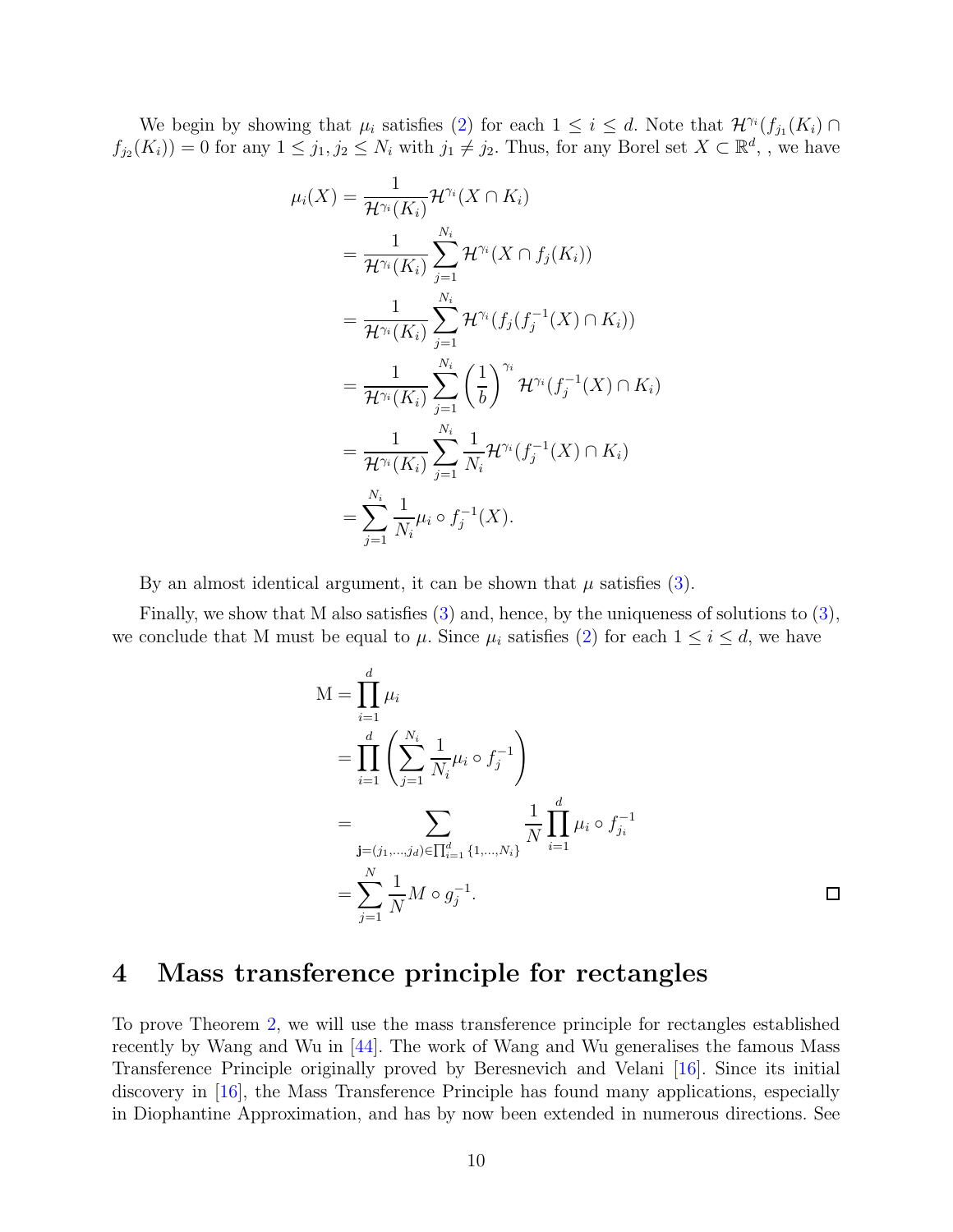<span id="page-10-0"></span>[\[2,](#page-16-8)[5,](#page-16-9)[16,](#page-17-18)[17](#page-17-19)[,33,](#page-18-14)[44,](#page-18-11)[45](#page-18-15)[,49\]](#page-18-16) and references therein for further information. Here we shall state the general "full measure" mass transference principle from rectangles to rectangles established by Wang and Wu in [\[44,](#page-18-11) Theorem 3.4].

Fix an integer  $d \geq 1$ . For each  $1 \leq i \leq d$ , let  $(X, |\cdot|_i, m_i)$  be a bounded locally compact metric space equipped with a  $\delta_i$ -Ahlfors regular probability measure  $m_i$ . We consider the product space  $(X, \vert \cdot \vert, m)$  where

$$
X = \prod_{i=1}^{d} X_i
$$
,  $|\cdot| = \max_{1 \le i \le d} |\cdot|_i$ , and  $m = \prod_{i=1}^{d} m_i$ .

Note that a ball  $B(x, r)$  in X is the product of balls in  $\{X_i\}_{1\leq i\leq d}$ ;

$$
B(x,r) = \prod_{i=1}^{d} B(x_i,r)
$$
 for  $x = (x_1,...,x_d)$ .

Let J be an infinite countable index set and let  $\beta: J \to \mathbb{R}_{\geq 0} : \alpha \mapsto \beta_\alpha$  be a positive function such that for any  $M > 1$ , the set

$$
\{\alpha \in J : \beta_{\alpha} < M\}
$$

is finite. Let  $\rho : \mathbb{R}_{\geq 0} \to \mathbb{R}_{\geq 0}$  be a non-increasing function such that  $\rho(u) \to 0$  as  $u \to \infty$ .

For each  $1 \leq i \leq d$ , let  $\{R_{\alpha,i} : \alpha \in J\}$  be a sequence of subsets of  $X_i$ . Then, the *resonant* sets in X that we will be concerned with are

$$
\left\{ R_{\alpha} = \prod_{i=1}^{d} R_{\alpha,i} : \alpha \in J \right\}.
$$

For a vector  $\mathbf{a} = (a_1, \ldots, a_d) \in \mathbb{R}^d_{>0}$ , write

$$
\Delta(R_{\alpha}, \rho(\beta_{\alpha})^{\mathbf{a}}) = \prod_{i=1}^{d} \Delta(R_{\alpha,i}, \rho(\beta_{\alpha})^{a_i}),
$$

where  $\Delta(R_{\alpha,i}, \rho(\beta_\alpha)^{a_i})$  appearing on the right-hand side denotes the  $\rho(\beta_\alpha)^{a_i}$ -neighbourhood of  $R_{\alpha,i}$  in  $X_i$ . We call  $\Delta(R_{\alpha,i}, \rho(\beta_{\alpha})^{a_i})$  the part of  $\Delta(R_{\alpha}, \rho(\beta_{\alpha})^{\alpha})$  in the ith direction.

Fix  $\mathbf{a} = (a_1, \ldots, a_d) \in \mathbb{R}_{\geq 0}^d$  and suppose  $\mathbf{t} = (t_1, \ldots, t_d) \in \mathbb{R}_{\geq 0}^d$ . We are interested in the set

$$
W_{\mathbf{a}}(\mathbf{t}) = \left\{ x \in X : x \in \Delta(R_{\alpha}, \rho(\beta_{\alpha})^{\mathbf{a}+\mathbf{t}}) \text{ for i.m. } \alpha \in J \right\}.
$$

We can think of  $\Delta(R_\alpha, \rho(\beta_\alpha)^{a+t})$  as a smaller "rectangle" obtained by shrinking the "rectangle"  $\Delta(R_\alpha, \rho(\beta_\alpha)^{\mathbf{a}})$ .

Finally, we require that the resonant sets satisfy a certain  $\kappa$ -scaling property, which in essence ensures that locally our sets behave like affine subspaces.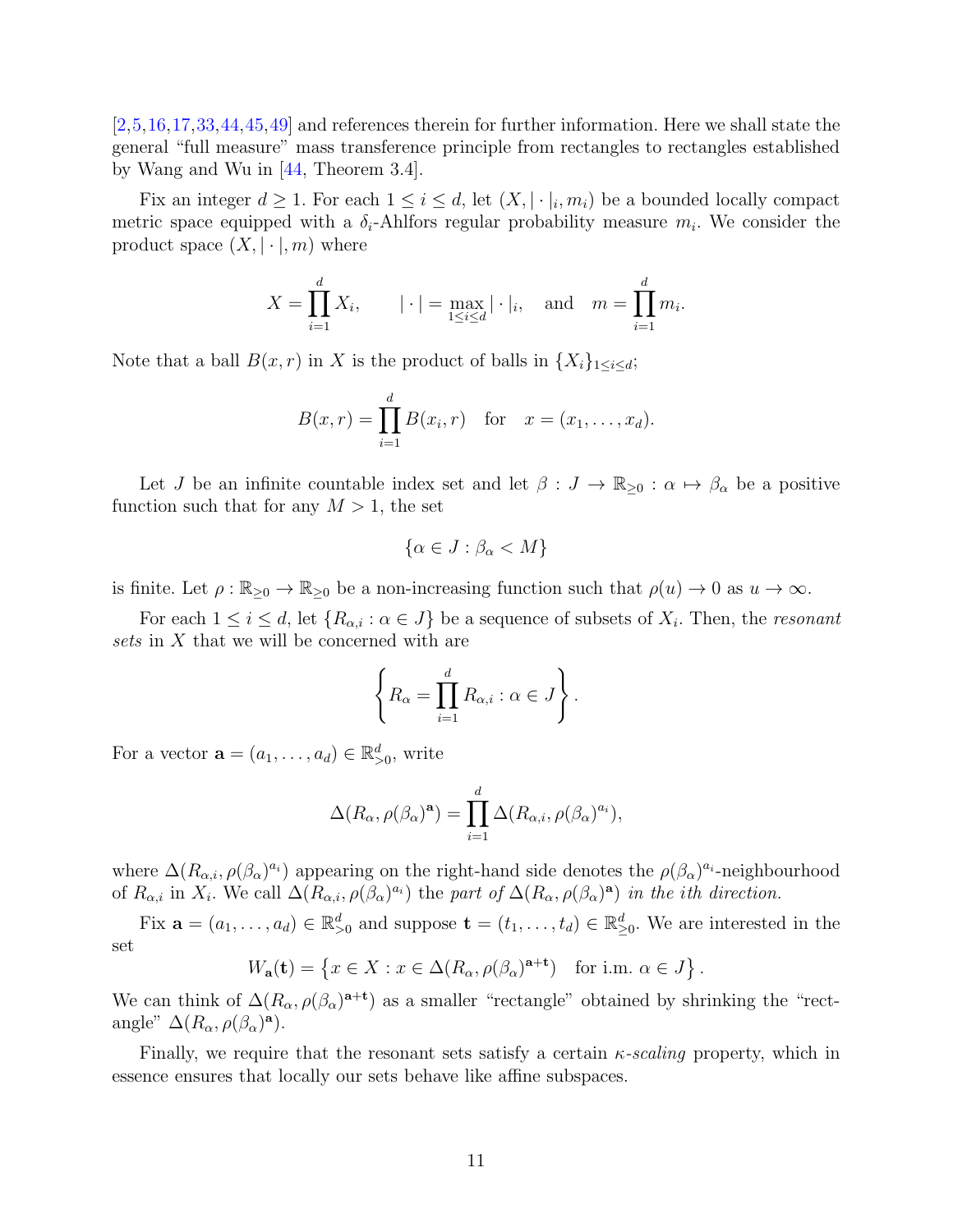<span id="page-11-2"></span>**Definition 1.** Let  $0 \le \kappa < 1$ . For each  $1 \le i \le d$ , we say that  $\{R_{\alpha,i}\}_{{\alpha \in J}}$  has the  $\kappa$ -scaling property if for any  $\alpha \in J$  and any ball  $B(x, r)$  in  $X_i$  with centre  $x_i \in R_{\alpha,i}$  and radius  $r > 0$ , for any  $0 < \varepsilon < r$ , we have

$$
c_1 r^{\delta_i \kappa} \varepsilon^{\delta_i (1-\kappa)} \le m_i(B(x_i, r) \cap \Delta(R_{\alpha,i}, \varepsilon)) \le c_2 r^{\delta_i \kappa} \varepsilon^{\delta_i (1-\kappa)}
$$

for some absolute constants  $c_1, c_2 > 0$ .

In our case  $\kappa = 0$  since our resonant sets are points. For justification of this, and calculations of  $\kappa$  for other resonant sets, see [\[2\]](#page-16-8). Wang and Wu established the following mass transference principle for rectangles in [\[44\]](#page-18-11).

<span id="page-11-1"></span>**Theorem 4** (Wang – Wu, [\[44\]](#page-18-11)). Assume that for each  $1 \leq i \leq d$ , the measure  $m_i$  is  $\delta_i$ -Ahlfors regular and that the resonant set  $R_{\alpha,i}$  has the  $\kappa$ -scaling property for  $\alpha \in J$ . Suppose

$$
m\left(\limsup_{\substack{\alpha \in J \\ \beta_{\alpha} \to \infty}} \Delta(R_{\alpha}, \rho(\beta_{\alpha})^{\mathbf{a}})\right) = m(X).
$$

Then we have

$$
\dim_{\mathrm{H}} W_{\mathbf{a}}(\mathbf{t}) \ge s(\mathbf{t}) := \min_{A \in \mathcal{A}} \left\{ \sum_{k \in \mathcal{K}_1} \delta_k + \sum_{k \in \mathcal{K}_2} \delta_k + \kappa \sum_{k \in \mathcal{K}_3} \delta_k + (1 - \kappa) \frac{\sum_{k \in \mathcal{K}_3} a_k \delta_k - \sum_{k \in \mathcal{K}_2} t_k \delta_k}{A} \right\},
$$

where

$$
\mathcal{A} = \{a_i, a_i + t_i : 1 \le i \le d\}
$$

and for each  $A \in \mathcal{A}$ , the sets  $\mathcal{K}_1, \mathcal{K}_2, \mathcal{K}_3$  are defined as

$$
\mathcal{K}_1 = \{k : a_k \geq A\}, \quad \mathcal{K}_2 = \{k : a_k + t_k \leq A\} \setminus \mathcal{K}_1, \quad \mathcal{K}_3 = \{1, \ldots, d\} \setminus (\mathcal{K}_1 \cup \mathcal{K}_2)
$$

<span id="page-11-0"></span>and thus give a partition of  $\{1, \ldots, d\}$ .

#### 5 Proof of Theorem [2](#page-5-0)

To prove Theorem [2,](#page-5-0) we will apply Theorem [4](#page-11-1) with  $X_i = K_i$ ,  $m_i = \mu_i$  and  $|\cdot|_i = |\cdot|$  (absolute value in R) for each  $1 \leq i \leq d$ . Then, in our setting, we will be interested in the product space  $(X, \|\cdot\|, M)$  where

$$
X = \prod_{i=1}^{d} K_i = K,
$$
  $M = \prod_{i=1}^{d} \mu_i,$ 

and  $\|\cdot\|$  denotes the supremum norm in  $\mathbb{R}^d$ . Recall that for each  $1 \leq i \leq d$ , the measure  $\mu_i$ is  $\delta_i$ -Ahlfors regular with

$$
\delta_i = \gamma_i = \dim_{\mathrm{H}} K_i
$$

and the measure M is  $\delta$ -Ahlfors regular with

$$
\delta = \gamma = \dim_{\mathrm{H}} K.
$$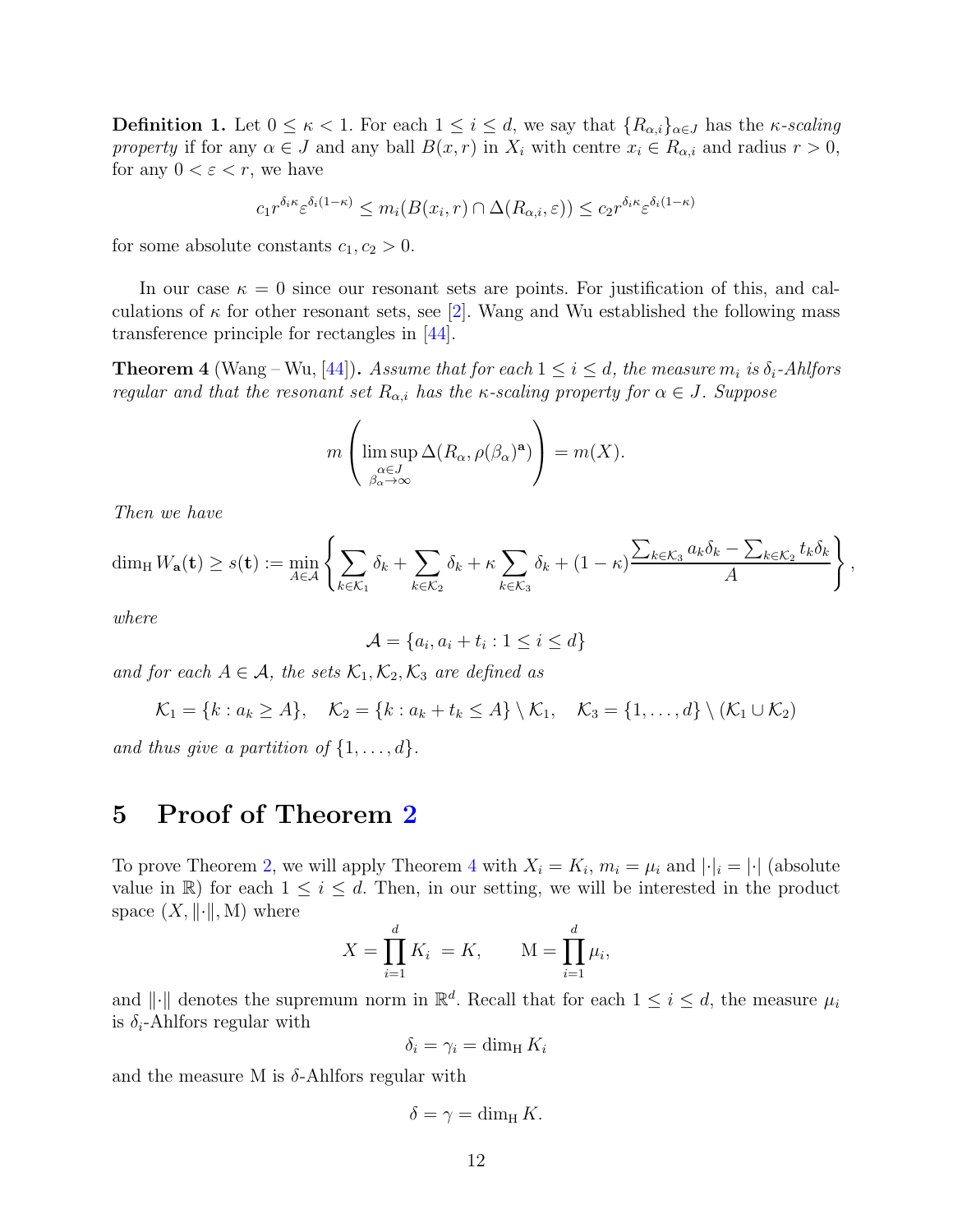For us, the appropriate indexing set is

$$
\mathcal{J} = \{ \mathbf{i} \in \Lambda^* \}.
$$

We define our *weight function*  $\beta : \Lambda^* \to \mathbb{R}_{\geq 0}$  by

$$
\beta_{|\mathbf{i}|} = \beta(\mathbf{i}) = |\mathbf{i}|.
$$

Note that  $\beta$  satisfies the requirement that for any real number  $M > 1$  the set  $\{i \in \Lambda^* : \beta_i < \lambda\}$ M} is finite. Next we define  $\rho : \mathbb{R}_{\geq 0} \to \mathbb{R}_{\geq 0}$  by

$$
\rho(u) = \psi(b^u).
$$

Since  $b^n \psi(b^n)$  is monotonically decreasing by assumption, it follows that  $\psi(b^n)$  is monotonically decreasing and  $\psi(b^n) \to 0$  as  $n \to \infty$ .

For a fixed  $x = (x_1, \ldots, x_d) \in K$ , we define the resonant sets of interest as follows. For each  $\mathbf{i} \in \Lambda^*$ , take

$$
R_{\mathbf{i}}^{x} = g_{\mathbf{i}}(x).
$$

Correspondingly, for each  $1 \leq j \leq d$ ,

$$
R_{\mathbf{i},j}^x = g_\mathbf{i}(x)_j,
$$

where  $g_i(x) = (g_i(x)_1, \ldots, g_i(x)_d)$ . So,  $R_{i,j}^x$  is the coordinate of  $g_i(x)$  in the *j*th direction. In each coordinate direction, the  $\kappa$ -scaling property is satisfied with  $\kappa=0$ , since our resonant sets are points.

Let us fix  $\mathbf{a} = (1, 1, \dots, 1) \in \mathbb{R}_{>0}^d$ . Then, in this case, we note that

$$
\limsup_{\substack{\alpha \in \mathcal{J} \\ \beta_{\alpha} \to \infty}} \Delta(R_{\alpha}^x, \rho(\beta_{\alpha})^{\mathbf{a}}) = \limsup_{\substack{\mathbf{i} \in \Lambda^* \\ |\mathbf{i}| \to \infty}} \Delta(g_{\mathbf{i}}(x), \psi(b^{|\mathbf{i}|})^{\mathbf{a}}) = W(x, \psi),
$$

where  $W(x, \psi)$  is as defined in [\(1\)](#page-4-2). Moreover, it follows from Corollary [2](#page-4-3) and Proposition [1](#page-8-4) that  $M(W(x, \psi)) = M(K)$ , since we assumed that  $\sum_{n=1}^{\infty} (b^n \psi(b^n))^{\gamma} = \infty$ .

Now suppose that  $\mathbf{t} = (t_1, \ldots, t_d) \in \mathbb{R}_{\geq 0}^d$ . Then, in our case,

$$
W_{\mathbf{a}}(\mathbf{t}) = W(x, \psi, \mathbf{t}),
$$

which is the set we are interested in. So, recalling that  $\kappa = 0$  in our setting, we may now apply Theorem [4](#page-11-1) directly to conclude that

$$
\dim_{\mathrm{H}} W(x,\psi,\mathbf{t}) \geq \min_{A \in \mathcal{A}} \left\{ \sum_{k \in \mathcal{K}_1} \delta_k + \sum_{k \in \mathcal{K}_2} \delta_k + \frac{\sum_{k \in \mathcal{K}_3} \delta_k - \sum_{k \in \mathcal{K}_2} t_k \delta_k}{A} \right\} =: s(\mathbf{t}),
$$

where

$$
\mathcal{A} = \{1\} \cup \{1+t_i : 1 \le i \le d\}
$$

and for each  $A \in \mathcal{A}$  the sets  $\mathcal{K}_1, \mathcal{K}_2, \mathcal{K}_3$  are defined as follows:

$$
\mathcal{K}_1 = \{k : 1 \geq A\}, \quad \mathcal{K}_2 = \{k : 1 + t_k \leq A\} \setminus \mathcal{K}_1, \quad \text{and} \quad \mathcal{K}_3 = \{1, \ldots, d\} \setminus (\mathcal{K}_1 \cup \mathcal{K}_2).
$$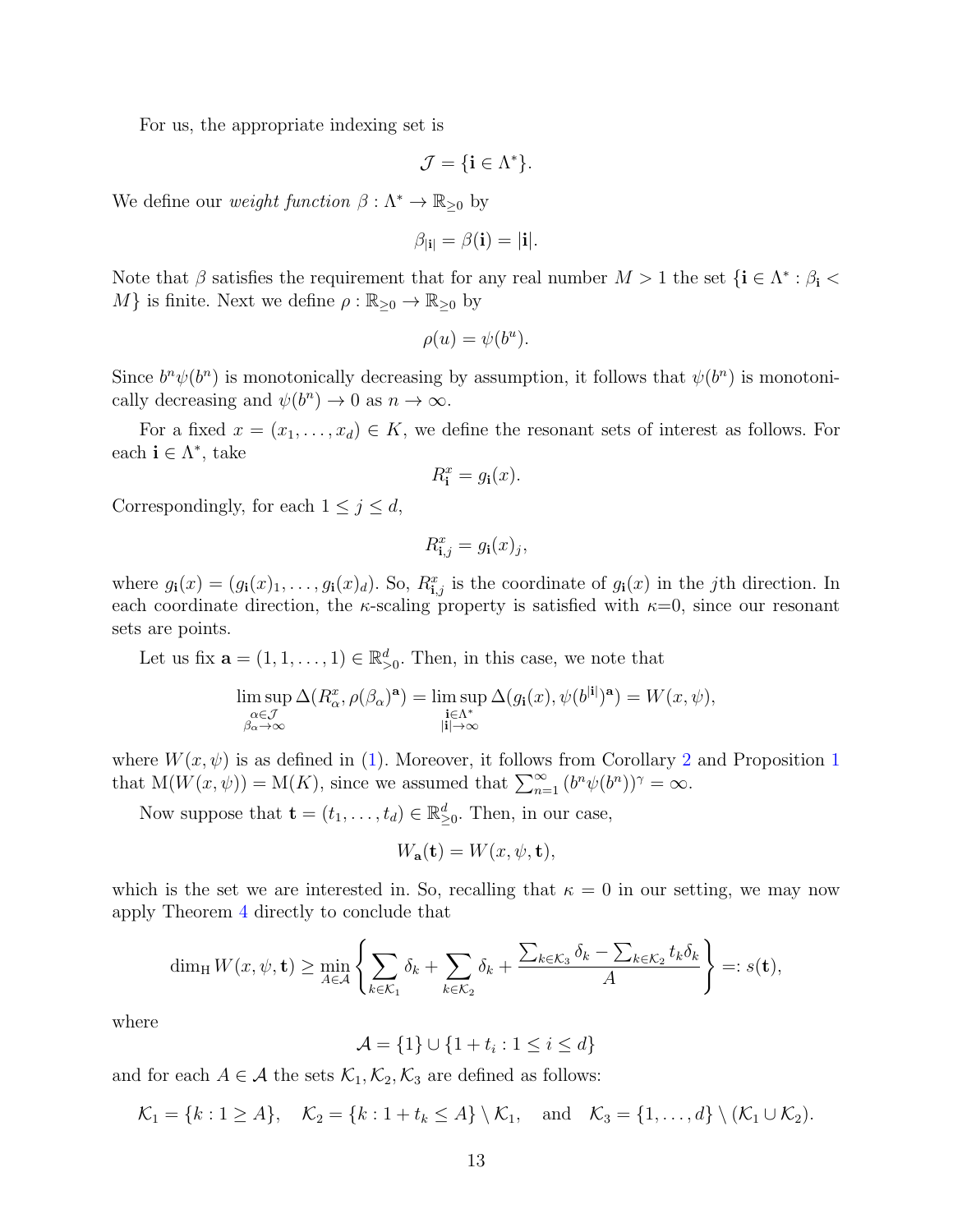Note that  $\mathcal{K}_1, \mathcal{K}_2, \mathcal{K}_3$  give a partition of  $\{1, \ldots, d\}$ .

To obtain a neater expression for  $s(t)$ , as given in the statement of Theorem [2,](#page-5-0) we consider the possible cases which may arise. To this end, let us suppose, without loss of generality, that

$$
0 < t_{i_1} \leq t_{i_2} \leq \cdots \leq t_{i_d}.
$$

Case 1:  $A = 1$ 

If  $A = 1$ , then  $\mathcal{K}_1 = \{1, ..., d\}$ ,  $\mathcal{K}_2 = \emptyset$ , and  $\mathcal{K}_3 = \emptyset$ . In this case, the "dimension number" simplifies to

$$
\sum_{j=1}^{d} \delta_j = \sum_{j=1}^{d} \dim_H K_j = \sum_{j=1}^{d} \frac{\log N_j}{\log b} = \frac{\log \left( \prod_{j=1}^{d} N_j \right)}{\log b} = \frac{\log N}{\log b} = \dim_H K.
$$

**Case 2:**  $A = 1 + t_{i_k}$  with  $t_{i_k} > 0$ 

Suppose  $A = 1 + t_{i_k}$  for some  $1 \leq k \leq d$  and that  $t_{i_k} > 0$  (otherwise we are in Case 1). Suppose  $k \leq k' \leq d$  is the maximal index such that  $t_{i_k} = t_{i_{k'}}$ . In this case,

 $\mathcal{K}_1 = \emptyset, \qquad \mathcal{K}_2 = \{i_1, \ldots, i_{k'}\}, \quad \text{and} \quad \mathcal{K}_3 = \{i_{k'+1}, \ldots, i_d\}$ 

and the "dimension number" is

$$
\sum_{j=1}^{k'} \delta_{i_j} + \frac{\sum_{j=k'+1}^{d} \delta_{i_j} - \sum_{j=1}^{k'} t_{i_j} \delta_{i_j}}{1 + t_{i_k}} = \frac{1}{1 + t_{i_k}} \left( (1 + t_{i_k}) \sum_{j=1}^{k'} \delta_{i_j} + \sum_{j=k'+1}^{d} \delta_{i_j} - \sum_{j=1}^{k'} t_{i_j} \delta_{i_j} \right)
$$
  

$$
= \frac{1}{1 + t_{i_k}} \left( \sum_{j=1}^{d} \delta_{i_j} + \sum_{j=1}^{k'} \delta_{i_j} (t_{i_k} - t_{i_j}) \right)
$$
  

$$
= \frac{1}{1 + t_{i_k}} \left( \dim_{\text{H}} K + \sum_{j=1}^{k'} (t_{i_k} - t_{i_j}) \dim_{\text{H}} K_j \right).
$$

Putting the two cases together, we conclude that

$$
\dim_{\mathrm{H}} W(x,\psi,\mathbf{t}) \geq \min_{1 \leq k \leq d} \left\{ \frac{1}{1+t_k} \left( \gamma + \sum_{j:t_j \leq t_k} (t_k - t_j) \gamma_j \right) \right\},\,
$$

<span id="page-13-0"></span>as claimed. This completes the proof of Theorem [2.](#page-5-0)

# 6 Proof of Theorem [3](#page-5-1)

Let

$$
\mathcal{A}_n(x,\psi,\mathbf{t}) := \bigcup_{\mathbf{i}\in\Lambda^n} \Delta\left(R_{\mathbf{i}}^x,\psi(b^n)^{1+\mathbf{t}}\right) = \bigcup_{\mathbf{i}\in\Lambda^n} \prod_{j=1}^d B\left(R_{\mathbf{i},j}^x,\psi(b^n)^{1+t_j}\right).
$$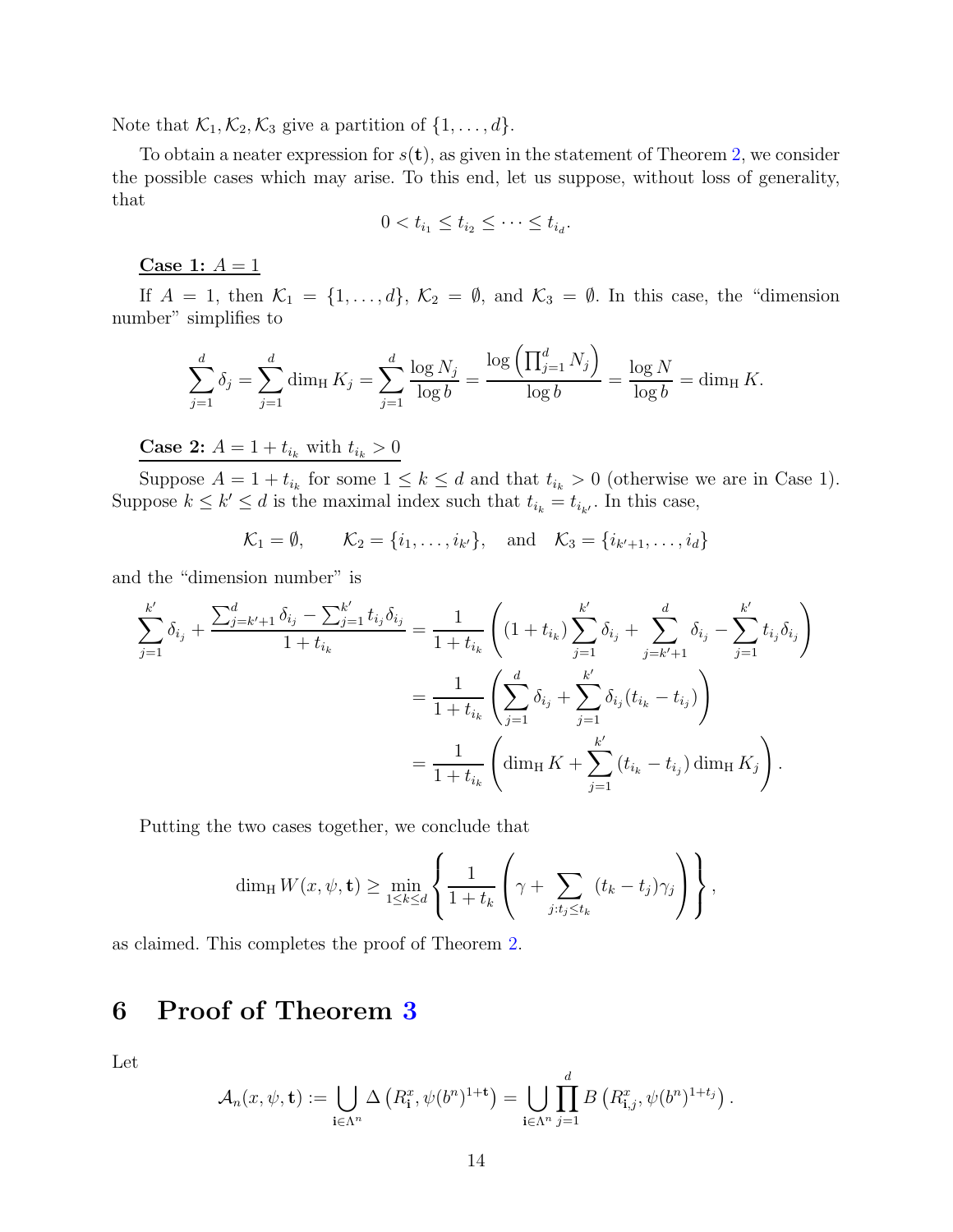Then

$$
W(x, \psi, \mathbf{t}) = \limsup_{n \to \infty} \mathcal{A}_n(x, \psi, \mathbf{t}).
$$

For any  $m \in \mathbb{N}$  we have that

<span id="page-14-0"></span>
$$
W(x, \psi, \mathbf{t}) \subset \bigcup_{n \ge m} \mathcal{A}_n(x, \psi, \mathbf{t}). \tag{4}
$$

Observe that  $\mathcal{A}_n(x, \psi, \mathbf{t})$  is a collection of  $N^n = (b^n)^\gamma$  rectangles with sidelengths  $2\psi(b^n)^{1+t_j}$ in each jth coordinate axis.

Fix some  $1 \leq k \leq d$ . Throughout suppose that n is sufficiently large such that  $\psi(b^n) < 1$ . Condition (*i*) of Theorem [3](#page-5-1) implies that  $\psi(b^n)^{1+t_k} \leq \psi(b^n) \to 0$  as  $n \to \infty$ , and so for any  $\rho > 0$  there exists a sufficiently large positive integer  $n_0(\rho)$  such that

$$
\psi(b^n)^{1+t_k} \le \rho \quad \text{ for all } n \ge n_0(\rho).
$$

Suppose  $n \ge n_0(\rho)$  and that for each  $1 \le j \le d$  we can construct an efficient finite  $\psi(b^n)^{1+t_{k-1}}$ cover  $\mathcal{B}_j(\mathbf{i}, k, \rho)$  for  $B\left(R^x_{\mathbf{i},j}, \psi(b^n)^{1+t_j}\right)$  with cardinality  $\#\mathcal{B}_j(\mathbf{i}, k, \rho)$  for each  $\mathbf{i} \in \Lambda^n$ . Then we can construct a  $\psi(b^n)^{1+t_k}$ -cover of  $\Delta(R_i^x, \psi(b^n)^{1+t})$  for each  $i \in \Lambda^n$  with cardinality  $\prod_{j=1}^d \#B_j(i, k, \rho)$  by considering the Cartesian product of the individual covers  $B_j(i, k, \rho)$  for each  $1 \leq j \leq d$ . By [\(4\)](#page-14-0)

$$
\bigcup_{n \ge n_0(\rho)} \mathcal{A}_n(x, \psi, \mathbf{t}) \tag{5}
$$

is a cover of  $W(x, \psi, \mathbf{t})$ . So, supposing that we can find such covers  $\mathcal{B}_j(\mathbf{i}, k, \rho)$ , we have that

$$
\bigcup_{n\geq n_0(\rho)}\bigcup_{\mathbf i\in \Lambda^n}\prod_{j=1}^d\mathcal B_j(\mathbf i,k,\rho)
$$

is a  $\psi(b^n)^{1+t_k}$ -cover of  $W(x, \psi, \mathbf{t})$ .

To calculate the values  $\#\mathcal{B}_j(i, k, \rho)$  we consider two possible cases depending on the fixed  $1 \leq k \leq d$ . Without loss of generality suppose that  $0 < t_1 \leq t_2 \leq \cdots \leq t_d$ . Then, since we are assuming that  $\psi(b^n) < 1$ , we have that  $\psi(b^n)^{1+t_1} \geq \cdots \geq \psi(b^n)^{1+t_d}$ .

#### Case 1:  $t_j \geq t_k$

In this case,  $\psi(b^n)^{1+t_k} \geq \psi(b^n)^{1+t_j}$  and so, for any  $\mathbf{i} \in \Lambda^n$ , we have

$$
B\left(R_{\mathbf{i},j}^{x},\psi(b^{n})^{1+t_{k}}\right) \supset B\left(R_{\mathbf{i},j}^{x},\psi(b^{|\mathbf{i}|})^{1+t_{j}}\right).
$$

Hence, we may take our covers to be  $\mathcal{B}(\mathbf{i}, k, \rho) = B\left(R_{\mathbf{i},j}^x, \psi(b^n)^{1+t_k}\right)$ , and so  $\#\mathcal{B}_j(\mathbf{i}, k, \rho) = 1$ .

#### Case 2:  $t_j < t_k$

In this case,  $\psi(b^n)^{1+t_k} < 2\psi(b^n)^{1+t_j}$ . Let  $u \in \mathbb{N}$  be the unique integer such that

<span id="page-14-1"></span>
$$
b^{-u} \le 2\psi(b^n)^{1+t_j} < b^{-u+1},\tag{6}
$$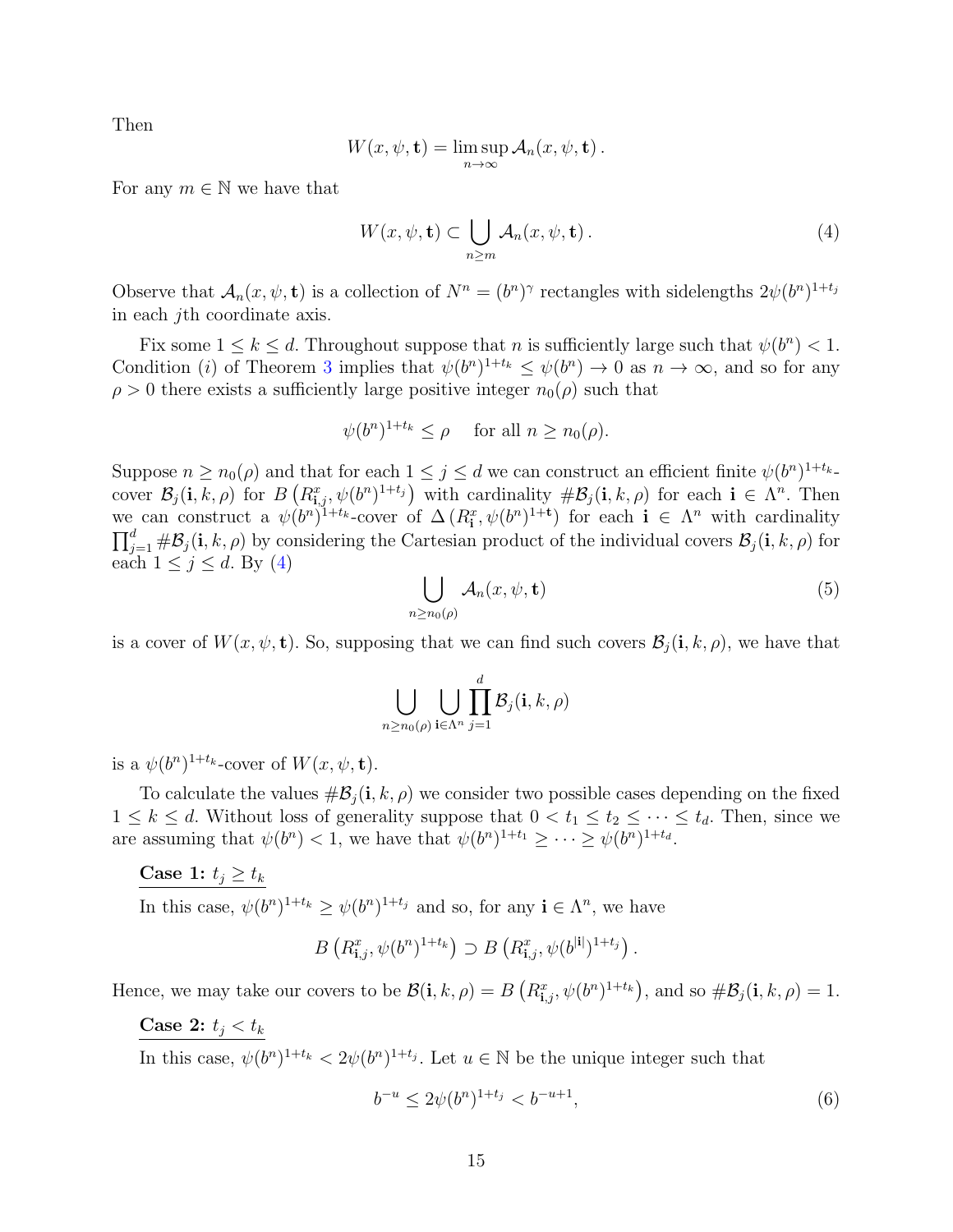and observe that, for any  $\mathbf{i} \in \Lambda^n$ , we have

$$
B\left(R_{\mathbf{i},j}^x, \psi(b^{|\mathbf{i}|})^{1+t_j}\right) \subset \bigcup_{\substack{\mathbf{a}=(a_1,\ldots,a_{u-1})\in \Lambda_j^{u-1} \\ f_{a_i}\in \Phi^j, 1\le i\le u-1}} f_{\mathbf{a}}([0,1]),
$$

where  $\Lambda_j = \{1, \ldots, N_j\}$ . Let A denote the set of  $\mathbf{a} \in \Lambda_j^{u-1}$  $_{j}^{u-1}$  such that

$$
f_{\mathbf{a}}([0,1]) \cap B\left(R_{\mathbf{i},j}^x, \psi(b^n)^{1+t_j}\right) \neq \emptyset.
$$

Note by the definition of u, and the fact that the mappings  $f_{\mathbf{a}}$  of the same length are pairwise disjoint up to possibly a single point of intersection, that  $#A \leq 2$  since

diam 
$$
(f_{\mathbf{a}}([0,1])) = b^{-(u-1)} > \text{diam} (B (R_{\mathbf{i},j}^x, \psi(b^n)^{1+t_j})).
$$

Observe that  $f_{\mathbf{b}}([0,1]) \subset f_{\mathbf{a}}([0,1])$  if and only if  $\mathbf{b} = \mathbf{ac}$  for  $\mathbf{c} \in \Lambda_j^* := \bigcup_{n=0}^{\infty} \Lambda_j^n$ , where we write ac to denote the concatenation of the two words a and c. Let  $v \geq 0$  be the unique integer such that

<span id="page-15-0"></span>
$$
b^{-u-v} \le \psi(b^n)^{1+t_k} < b^{-u-v+1}.\tag{7}
$$

Note that v is well defined since  $\psi(b^n)^{1+t_k} < 2\psi(b^n)^{1+t_j} < b^{-u+1}$ , and so  $v \ge 0$ . Then

$$
\bigcup_{\substack{\mathbf{a}\in A,\\ \mathbf{c}\in \Lambda_j^v}} f_{\mathbf{ac}}([0,1]) \supset B\left(R_{\mathbf{i},j}^x, \psi(b^{|\mathbf{i}|})^{1+t_j}\right).
$$

Notice that the left-hand side above gives rise to a  $\psi(b^n)^{1+t_k}$ -cover for the right-hand side and let us denote this cover by  $\mathcal{B}_i(i, k, \rho)$ . By the above arguments an easy upper bound on  $\#\mathcal{B}_j(i,k,\rho)$  is seen to be  $2N_j^v$ . Furthermore, by [\(6\)](#page-14-1) and [\(7\)](#page-15-0) we have that

$$
\#\mathcal{B}_j(\mathbf{i},k,\rho) \leq 2N_j^v = 2(b^v)^{\gamma_j} \stackrel{(7)}{\leq} 2\left(b^{1-u}\psi(b^n)^{-1-t_k}\right)^{\gamma_j} \stackrel{(6)}{\leq} 2^{1+\gamma_j}b^{\gamma_j}\psi(b^n)^{(t_j-t_k)\gamma_j}.
$$

Summing over  $1 \leq j \leq d$  and  $\mathbf{i} \in \Lambda^n$  for each  $n \geq n_0(\rho)$  we see that

$$
\mathcal{H}^{s}_{\rho}(W(x,\psi,\mathbf{t})) \ll \sum_{n\geq n_{0}(\rho)} \left( (\psi(b^{n})^{1+t_{k}})^{s} \times \sum_{\mathbf{i}\in\Lambda^{n}} \prod_{j=1}^{d} \# \mathcal{B}_{j}(\mathbf{i},k,\rho) \right)
$$
  

$$
\ll \sum_{n\geq n_{0}(\rho)} (\psi(b^{n})^{1+t_{k}})^{s} N^{n} \prod_{j:t_{j}< t_{k}} b^{\gamma_{j}} \psi(b^{n})^{(t_{j}-t_{k})\gamma_{j}}
$$
  

$$
\ll \sum_{n\geq n_{0}(\rho)} \psi(b^{n})^{s(1+t_{k})+\sum_{j:t_{j}< t_{k}} (t_{j}-t_{k})\gamma_{j}-\gamma} (\psi(b^{n})b^{n})^{\gamma}.
$$
 (8)

Thus, it follows from condition  $(iii)$  in Theorem [3](#page-5-1) that for any

$$
s \ge s_0 = \frac{\gamma + \sum_{j:t_j < t_k} (t_k - t_j)\gamma_j + \delta \gamma}{1 + t_k} \quad \text{with } \delta > 0,
$$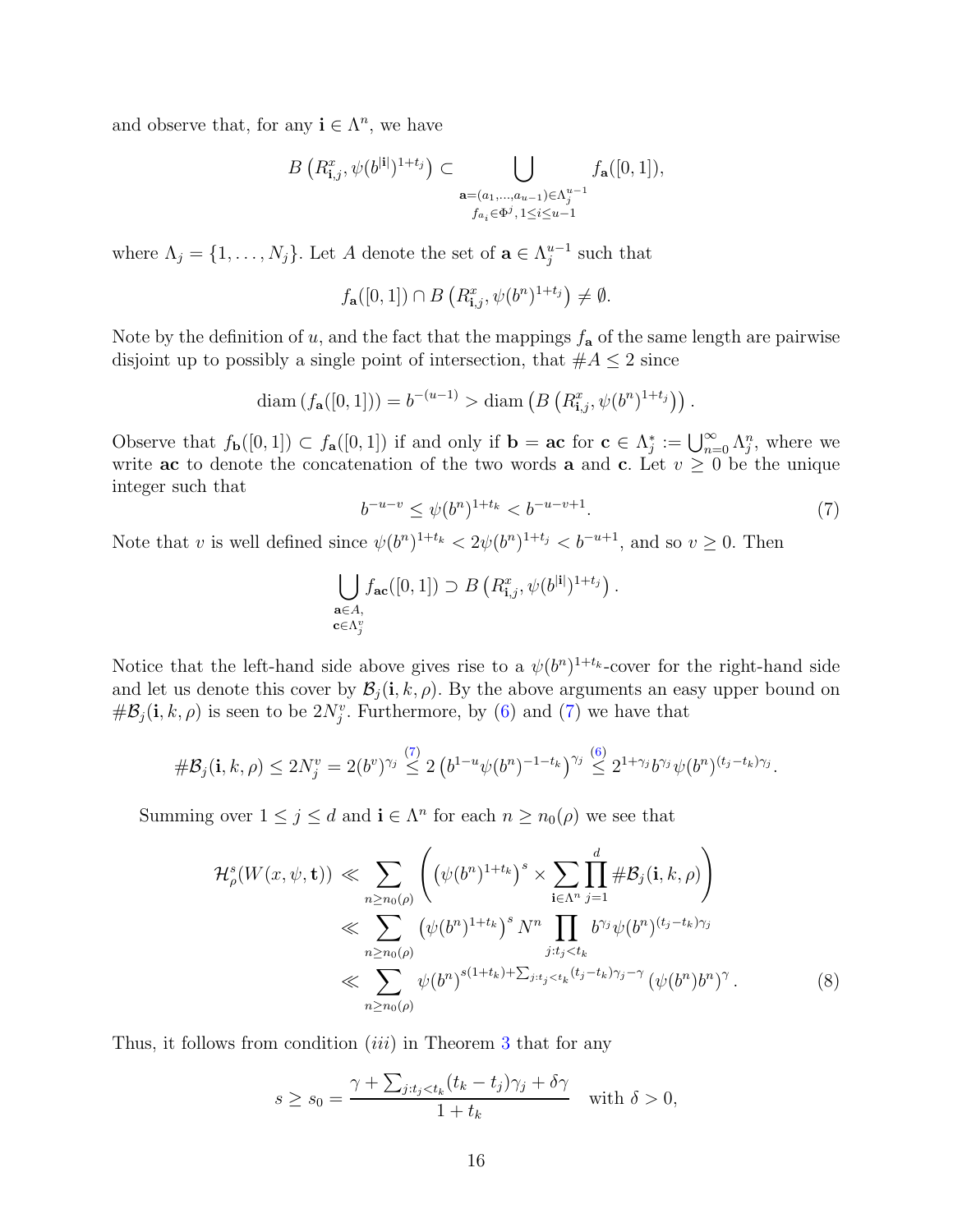we have

$$
\mathcal{H}^s_{\rho}(W(x,\psi,\mathbf{t})) \to 0 \quad \text{as } \rho \to 0.
$$

This implies that dim<sub>H</sub>  $W(x, \psi, t) \leq s_0$ . The above argument holds for any initial choice of k, and so we conclude that

$$
\dim_{\mathrm{H}} W(x, \psi, \mathbf{t}) \leq \min_{1 \leq k \leq d} \left\{ \frac{1}{1+t_k} \left( \gamma + \sum_{j:t_j < t_k} (t_k - t_j) \gamma_j \right) \right\}.
$$

Combining this upper bound with the lower bound result from Theorem [2](#page-5-0) completes the proof of Theorem [3.](#page-5-1)

Acknowledgements. The authors are grateful to Balázs Bárány, Victor Beresnevich, Jason Levesley, Baowei Wang, and Wenmin Zhong for useful discussions.

#### <span id="page-16-7"></span>References

- <span id="page-16-8"></span>[1] F. Adiceam, V. Beresnevich, J. Levesley, S. Velani, E. Zorin, Diophantine approximation and applications in interference alignment, Adv. Math. 302 (2016), 231–279. [3](#page-2-0)
- <span id="page-16-0"></span>[2] D. Allen, S. Baker, A general mass transference principle, Selecta Math. (N.S.) 25 (2019), no. 3, Paper No. 39, 38 pp. [11,](#page-10-0) [12](#page-11-2)
- <span id="page-16-2"></span>[3] D. Allen, S. Baker, S. Chow, H. Yu, A note on dyadic approximation in Cantor's set, preprint (2022), arXiv:2204.09452, 5 pages. [1](#page-0-1)
- <span id="page-16-9"></span>[4] D. Allen, B. Bárány, *Hausdorff measures of shrinking targets on self-conformal sets*, Mathematika 67 (2021), no. 4, 807–839. [1,](#page-0-1) [5](#page-4-4)
- <span id="page-16-1"></span>[5] D. Allen, V. Beresnevich, A mass transference principle for systems of linear forms and its applications, Compos. Math. 154 (2018), no. 5, 1014–1047. [11](#page-10-0)
- <span id="page-16-5"></span>[6] D. Allen, S. Chow, H. Yu, Dyadic approximation in the middle-third Cantor set, preprint (2020), arXiv:2005.09300, 39 pages. [1](#page-0-1)
- [7] J. An, Badziahin-Pollington-Velani's theorem and Schmidt's game, Bull. Lond. Math. Soc. (2013), no. 4, 721–733. [2](#page-1-0)
- <span id="page-16-6"></span>[8] J. An, 2-dimensional badly approximable vectors and Schmidt's game, Duke Math. J. (2016), no. 2, 267–284. [2](#page-1-0)
- <span id="page-16-3"></span>[9] D. Badziahin, A. Pollington, S. Velani, On a problem in simultaneous Diophantine approximation: Schmidt's conjecture, Ann. of Math. 2 (2011), no. 3, 1837–1883. [2](#page-1-0)
- [10] S. Baker, An analogue of Khintchine's theorem for self-conformal sets., Math. Proc. Cambridge Philos. Soc. 167 (2019), no. 3, 567–597. [1](#page-0-1)
- <span id="page-16-4"></span>[11] S. Baker, Overlapping iterated function systems from the perspective of Metric Number Theory, Mem. Amer. Math. Soc., to appear, arXiv:1901.07875. [1](#page-0-1)
- [12] S. Baker, Intrinsic Diophantine Approximation for overlapping iterated function systems, preprint (2021), arXiv:2104.14249, 31 pages. [1](#page-0-1)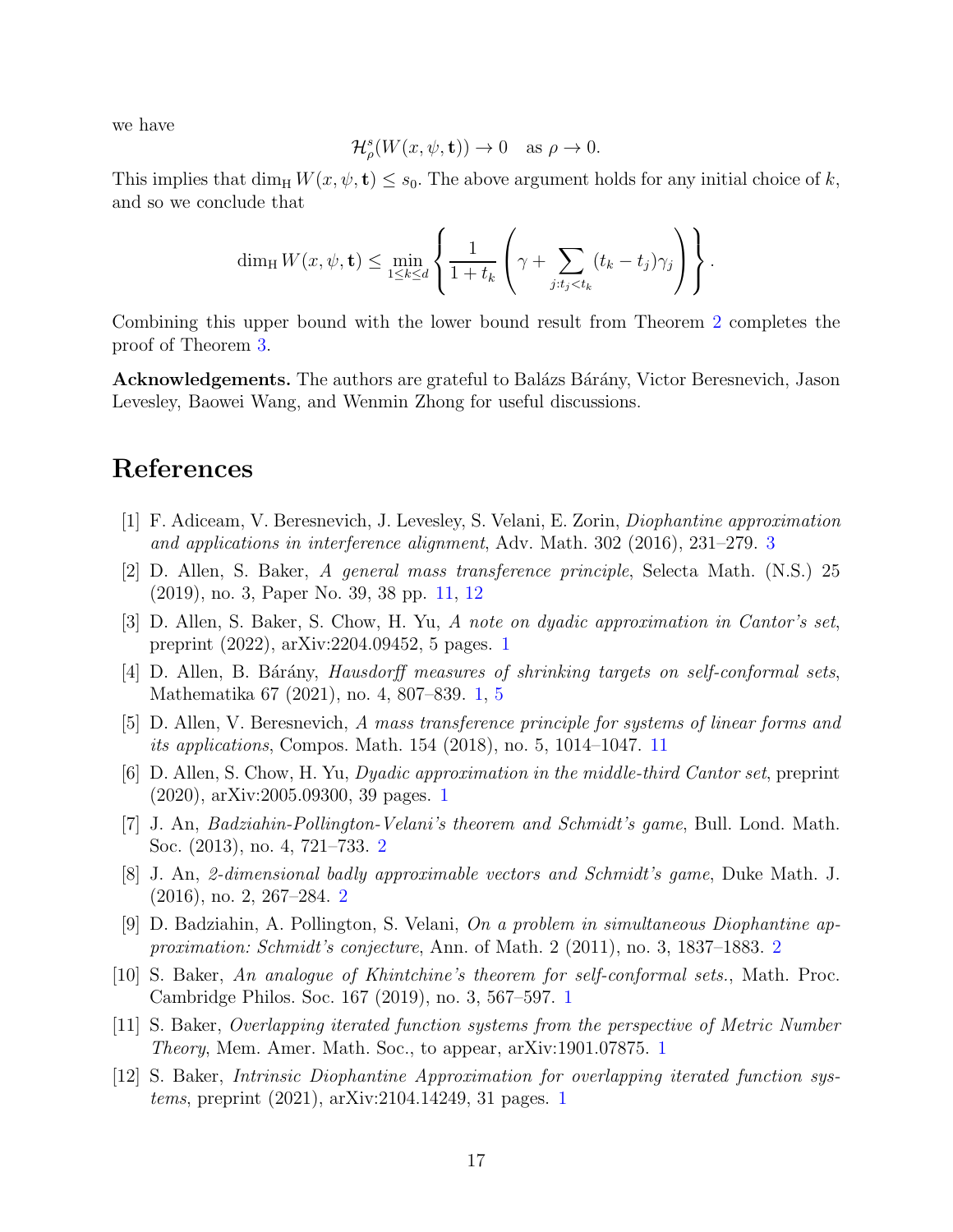- <span id="page-17-1"></span><span id="page-17-0"></span>[13] S. Baker, Approximating elements of the middle third Cantor set with dyadic rationals, preprint (2022), arXiv:2203.12477, 15 pages. [1](#page-0-1)
- <span id="page-17-7"></span>[14] S. Baker, S. Troscheit, Analogues of Khintchine's theorem for random attractors, Trans. Amer. Math. Soc. 375 (2022), 1411–1441. [1](#page-0-1)
- <span id="page-17-18"></span>[15] V. Beresnevich, F. Ramírez, S. Velani, *Metric Diophantine approximation: aspects of* recent work, London Math. Soc. Lecture Note Ser. (2016), no. 437, 1–95. [2](#page-1-0)
- <span id="page-17-19"></span>[16] V. Beresnevich, S. Velani, A mass transference principle and the Duffin-Schaeffer conjecture for Hausdorff measures, Ann. of Math. (2) 164 (2006), no. 3, 971–992. [10,](#page-9-1) [11](#page-10-0)
- <span id="page-17-2"></span>[17] V. Beresnevich, S. Velani, Schmidt's theorem, Hausdorff measures, and slicing, Int. Math. Res. Not. 2006, Art. ID 48794, 24 pp. [11](#page-10-0)
- <span id="page-17-12"></span>[18] R. Broderick, L. Fishman, A. Reich, Intrinsic approximation on Cantor-like sets, a problem of Mahler, Mosc. J. Comb. Number Theory 1 (2011), no. 4, 3–12. [1,](#page-0-1) [6](#page-5-2)
- <span id="page-17-14"></span>[19] J. Cassels, Some metrical theorems in Diophantine approximation. I, Proc. Cambridge Philos. Soc. 46 (1950), 209–218. [2](#page-1-0)
- <span id="page-17-17"></span>[20] K. Falconer, Fractal geometry: Mathematical foundations and applications. John Wiley & Sons, Ltd., Chichester, third edition, 2014. [3,](#page-2-0) [8](#page-7-1)
- <span id="page-17-3"></span>[21] K. Falconer, Techniques in fractal geometry, John Wiley & Sons, Ltd., Chichester, 1997. xviii+256 pp. [9](#page-8-5)
- [22] L. Fishman, D. Simmons, Intrinsic approximation for fractals defined by rational iterated function systems: Mahler's research suggestion, Proc. Lond. Math. Soc. 3 (2014), no. 1, 189–212. [1,](#page-0-1) [6](#page-5-2)
- <span id="page-17-13"></span><span id="page-17-4"></span>[23] L. Fishman, D. Simmons, Extrinsic Diophantine approximation on manifolds and fractals, J. Math. Pures Appl. (9) 104 (2015), no. 1, 83–101. [1](#page-0-1)
- <span id="page-17-16"></span>[24] P. Gallagher, Metric simultaneous Diophantine approximation, J. London Math. Soc. 1 (1962), no. 1, 387–390. [2](#page-1-0)
- <span id="page-17-10"></span>[25] J. Hutchinson, Fractals and self-similarity, Indiana Univ. Math. J. 30 (1981), no. 5, 713–747. [3](#page-2-0)
- <span id="page-17-5"></span> $[26]$  V. Jarník, Uber die simultanen diophantischen Approximationen, Math. Z. 33 (1931), no. 1, 505–543. [2](#page-1-0)
- <span id="page-17-8"></span>[27] O. Khalil, M. Lüthi, Random Walks, Spectral Gaps, and Khintchine's Theorem on Fractals, preprint (2021), arXiv:2101.05797, 73 pages. [1](#page-0-1)
- <span id="page-17-9"></span>[28] A. Khintchine, Einige Sätze über Kettenbrüche, mit Anwendungen auf die Theorie der Diophantischen Approximationen, Math. Ann. 92 (1924), 115–125. [2](#page-1-0)
- <span id="page-17-11"></span>[29] A. Khintchine, Uber die angenäherte Auflösung linearer Gleichungen in ganzen Zahlen, Rec. Math. Soc. Moscou, 32 (1925), 203–218. [2](#page-1-0)
- <span id="page-17-6"></span>[30] A. Khintchine, Zur metrischen Theorie der diophantischen Approximationen, Math. Z. 24 (1926), no. 1, 706–714. [2](#page-1-0)
- <span id="page-17-15"></span>[31] D. Kleinbock, E. Lindenstrauss, B. Weiss, On fractal measures and Diophantine approximation, Selecta Math. (N.S.) 10 (2005), no. 4, 479–523. [1,](#page-0-1) [3](#page-2-0)
- [32] D. Kleinbock, G. Margulis, Flows on homogeneous spaces and Diophantine approximation on manifolds, Ann. of Math. (2) (1998), 339–360. [3](#page-2-0)